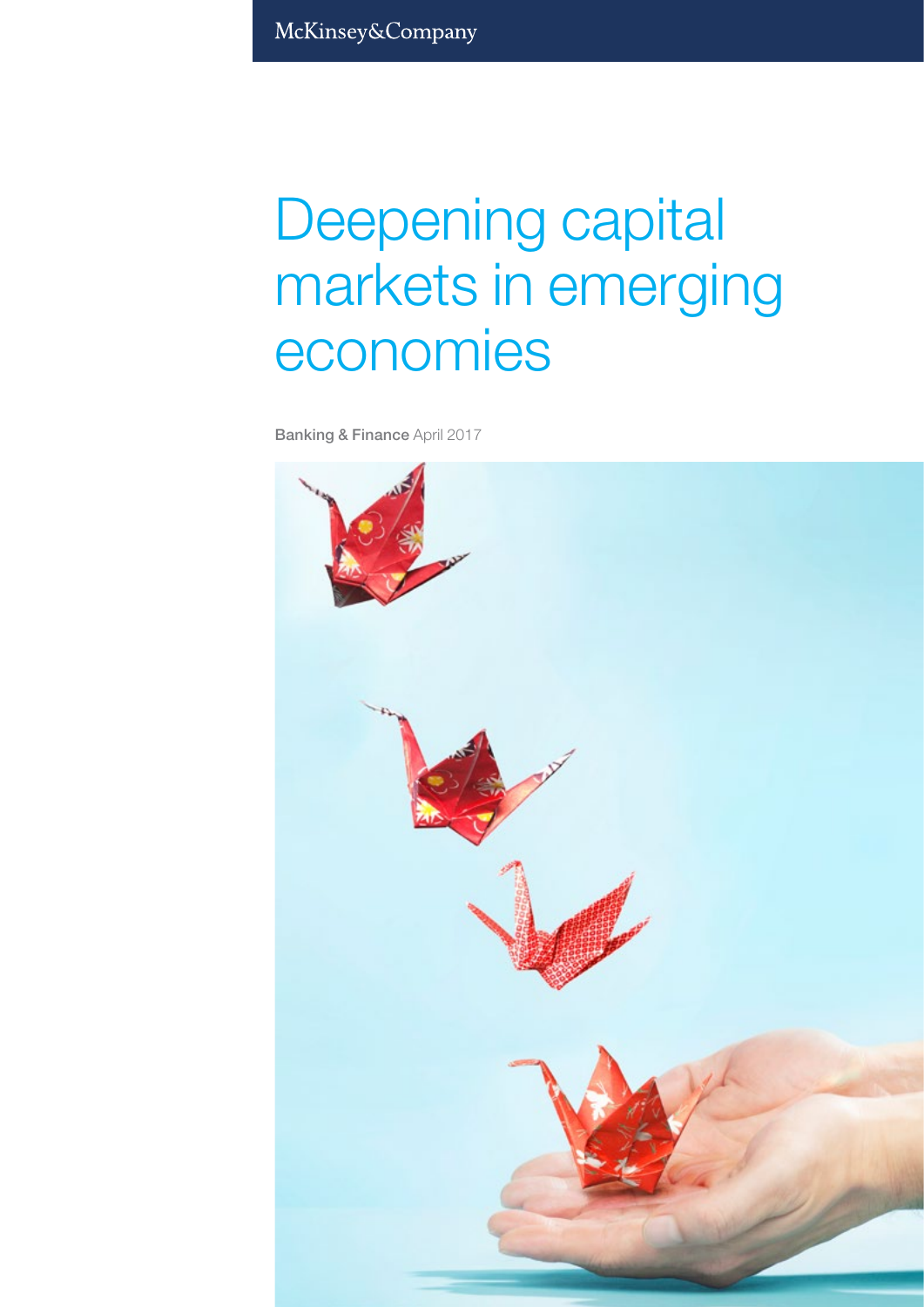# **Contents**

| Introduction                                 |    |
|----------------------------------------------|----|
| 1. Raising the performance bar               |    |
| 2. Balancing performance and health          |    |
| 3. Implementing nationwide change management | 14 |
| Appendix: McKinsey Asian Capital Markets     |    |
| Development Index                            |    |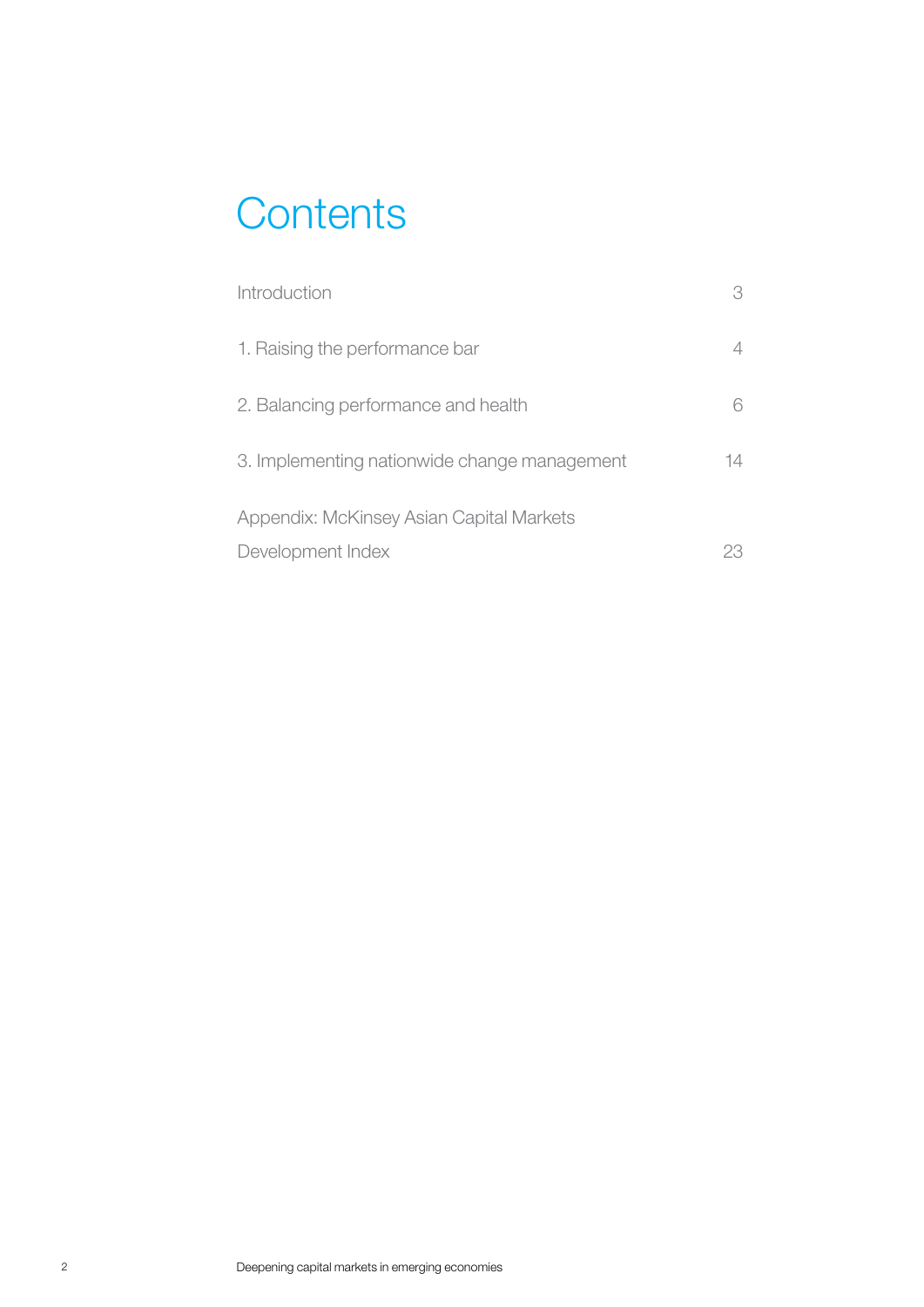# <span id="page-2-0"></span>**Introduction**

Deeper capital markets in emerging Asia could free USD 800 billion in funding annually,<sup>1</sup> mostly for mid- to large-sized corporations and infrastructure, accelerating economic growth and potentially lifting millions from poverty. Instead, these emerging economies do not have access to predictable capital market funding at scale and investors lack the financial instruments to deploy long-term savings. Meanwhile, their capital markets are poorly allocating their resources.

Taking advantage of this potential and addressing these issues depends on policymakers' ability to build vibrant capital markets. The building blocks of well-functioning capital markets are understood and documented, but policymakers require both the tools for a detailed diagnostic and a change management approach to carry out the necessary changes.

Building vibrant capital markets requires policymakers around the world to:

- *Diagnose performance at a granular level:* Traditional approaches to benchmarking capital markets compare size to GDP. We have developed a set of metrics—the McKinsey Asian Capital Markets Development Index—to help policymakers better benchmark their markets.
- *Design markets for sustainable rather than fast development: Incremental market design* and infrastructure revisions can improve short-term performance. But sustainable improvement is achievable only through changes in economic (and sometimes, social) policies that alone underpin long-term growth.
- **Implement** a nationwide change management approach: Policymakers and their advisors in many emerging economies understand what needs to be done to deepen capital markets, but carrying out those measures is challenging. Sequencing and implementing numerous interdependent initiatives over a long period of time calls for a change management mindset and approach with which few policymakers are familiar.

We hope that this report will meaningfully contribute to policymakers' understanding of building deep capital markets. At its heart, this is not a technical issue but a nationwide (and in some cases, regionwide) change management challenge that requires a new mindset. The stakes are enormous.

<sup>1</sup> Estimate based on market penetration to GDP, McKinsey Asian Capital Markets Development Index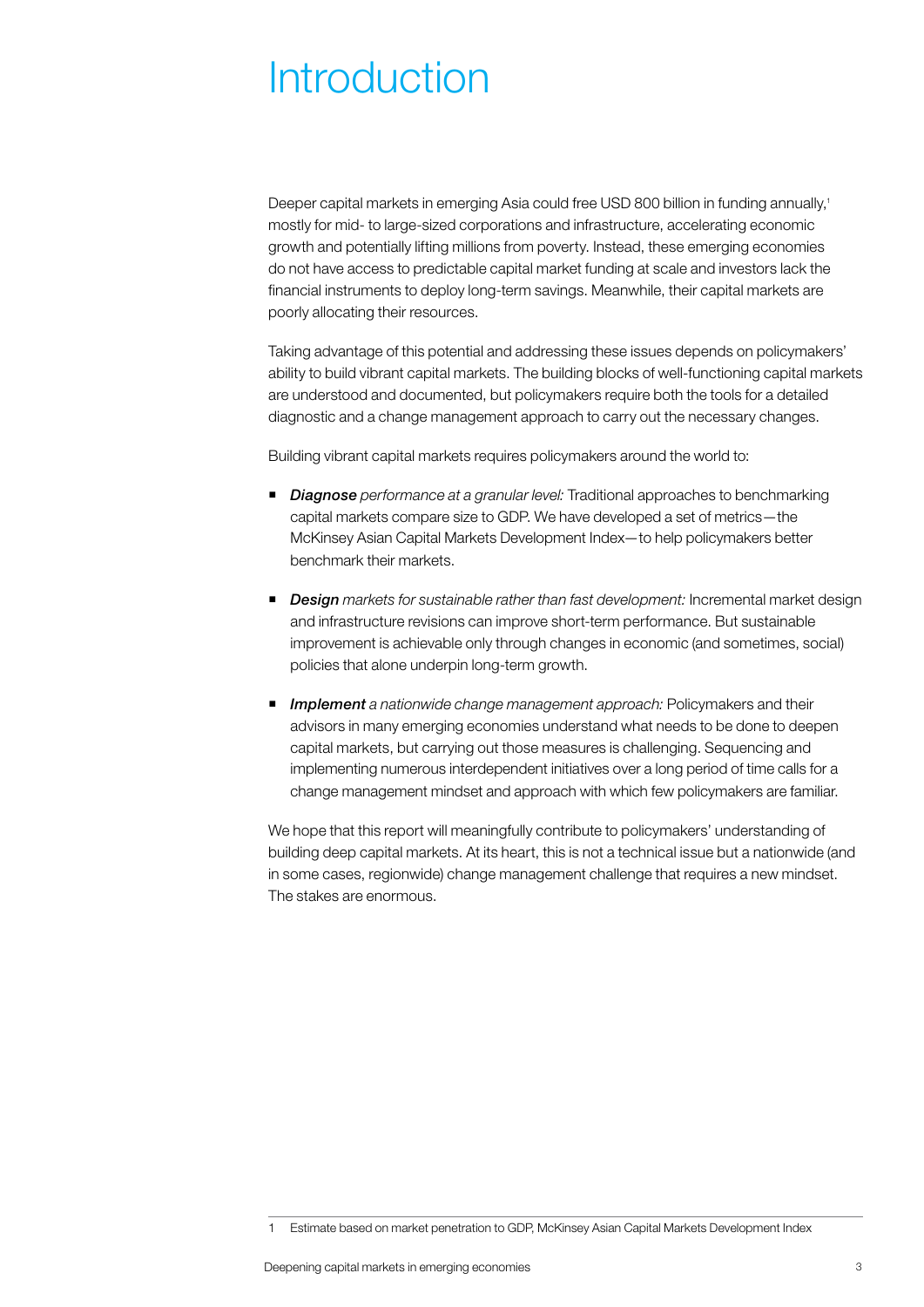# <span id="page-3-0"></span>1. Raising the performance bar

We used the McKinsey Asian Capital Markets Development Index methodology to compare the performance of emerging capital markets with that of more developed markets, asking three fundamental questions:

1. Can issuers raise *affordable* capital *at scale* through capital markets?

McKinsey Asian Capital Markets Development Index

- 2. Do capital markets provide *attractive* and *diverse* avenues to deploy short- and longterm domestic savings?
- 3. Do capital markets offer high-quality *pricing information* to maximize the efficiency of resource allocation?

While our initial focus was on Asian markets, expanding our research to a handful of non-Asian emerging markets led to similar conclusions—that emerging markets are significantly behind developed markets, with considerable financial, human, and social costs (Exhibit 1).<sup>2</sup>

|                |                                         | Very deep                                       | $\blacktriangleright$ Deep<br>Moderate    | Shallow<br>Very shallow       |
|----------------|-----------------------------------------|-------------------------------------------------|-------------------------------------------|-------------------------------|
| <b>Country</b> | <b>Funding</b><br>at scale <sup>1</sup> | <b>Investment</b><br>opportunities <sup>2</sup> | <b>Pricing</b><br>efficiency <sup>3</sup> | <b>Total score (out of 5)</b> |
| Japan          | P                                       | فسير                                            | <b>Contract</b>                           | 4.00                          |
| Australia      | <b>Contract</b>                         | <b>SP</b>                                       | <b>PA</b>                                 | 3.95                          |
| South Korea    | <b>SP</b>                               | AP.                                             | <b>Contract</b>                           | 3.45                          |
| Singapore      | <b>P</b>                                | <b>AP</b>                                       | AP.                                       | 3.40                          |
| Malaysia       | <b>SP</b>                               | <b>SP</b>                                       |                                           | 3.25                          |
| Thailand       | AD.                                     | AI D                                            | <b>A</b>                                  | 2.80                          |
| China          | $\sim$                                  |                                                 | <b>AP</b>                                 | 2.45                          |
| India          | AD.                                     | AP.                                             | <b>A</b> P                                | 2.30                          |
| Philippines    | $\sim$ $\sim$                           | <b>AD</b>                                       |                                           | 2.25                          |
| Indonesia      | AD.                                     | <b>A</b>                                        | AP.                                       | 2.20                          |
| Pakistan       |                                         |                                                 | A.                                        | 1.30                          |
| Vietnam        |                                         |                                                 |                                           | 1.20                          |

# Exhibit 1

1 Weight allocated: 50% while arriving at total score 2 Weight allocated: 40% while arriving at total score 3 Weight allocated: 10% while arriving at total score

2 The detailed index and its findings are included in the appendix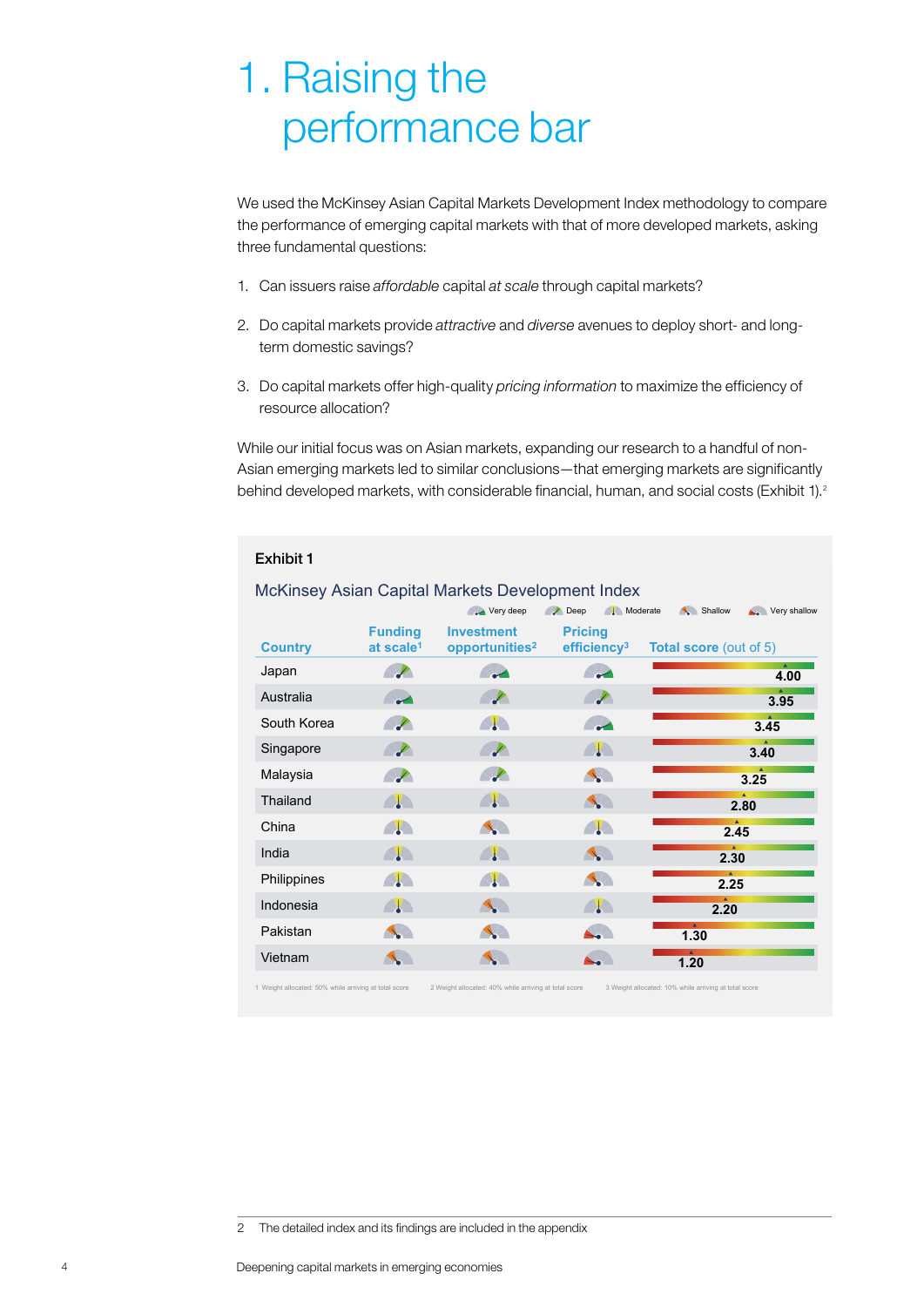#### 1.1 USD 800 billion in missed opportunities every year

Emerging capital markets face challenges regarding the availability, diversity, and pricing of capital.

- **Significant funding gap:** Primary markets are more volatile and less reliable sources of funds for issuers in emerging markets. This is especially true for mid-sized companies and infrastructure projects that are crowded out by larger issuers and governments. Deeper capital markets in emerging Asia could free approximately USD 500 billion in the private sector and USD 300 billion in the government sector every year.<sup>3</sup> This extra money could make a big contribution to the infrastructure needs of emerging Asia and the Pacific, estimated at USD 1.7 trillion a year through 2030.<sup>4</sup>
- Limited choice: Emerging market issuers lack options to diversify funding and to match funding with their needs. For example, the absence of a long-dated bond market reduces the flexibility of corporate borrowers to align funding structure with assets and future earnings.
- **Expensive capital:** Issuers in these markets face a more volatile and higher cost of capital compared with developed markets. For example, they pay roughly a 120 percent higher real cost for debt securities.<sup>5</sup>

This makes it harder to raise funds for new ventures and to grow or innovate except as part of existing large companies or conglomerates. Ultimately, this stifles economic growth.

# 1.2 Lack of avenues to deploy domestic savings and a mediocre risk-reward profile

Investors in emerging markets face similar challenges. They put a large part of their savings in physical assets such as real estate and gold, and bank deposits. The limited investments in financial assets are mostly in government bonds, AAA-rated corporate bonds, and equities. They also face poor risk-adjusted returns on capital market products, mostly because of higher volatility—for example, an average Sharpe ratio of 0.8 between 2008 and 2015 (for the equity assets).<sup>6</sup>

The inability to match long-term savings with future pension and health requirements, combined with aging populations, risks creating a generation of poor retirees.

#### 1.3. Poor pricing efficiency likely to lead to inferior resource allocation

Pricing efficiency is a complex topic and there is a healthy debate about the best way to measure it. However, there is substantial evidence from both event studies and (more recent and less tested) mathematically-oriented approaches that emerging Asian equities markets are less efficient than more developed markets. Faster economic development is about allocating human and financial resources to the most attractive opportunities. Capital markets are failing to maximize these opportunities in emerging Asia.

- 5 Calculation based on McKinsey Asian Capital Markets Development Index
- Markets included here are primarily the emerging markets of Asia—China, India, Indonesia, Malaysia, Pakistan, Philippines, Thailand, and Vietnam

<sup>3</sup> Calculation based on McKinsey Asian Capital Markets Development Index

<sup>4</sup> Infrastructure cost needs are estimated to be around USD 26 trillion through 2030, or USD 1.7 trillion a year, in emerging Asia and the Pacific, including climate change adaptation and mitigation costs. ADB press release of 28 February 2017 (https://www.adb.org/news/asia-infrastructure-needs-exceed-17-trillion-yeardouble-previous-estimates)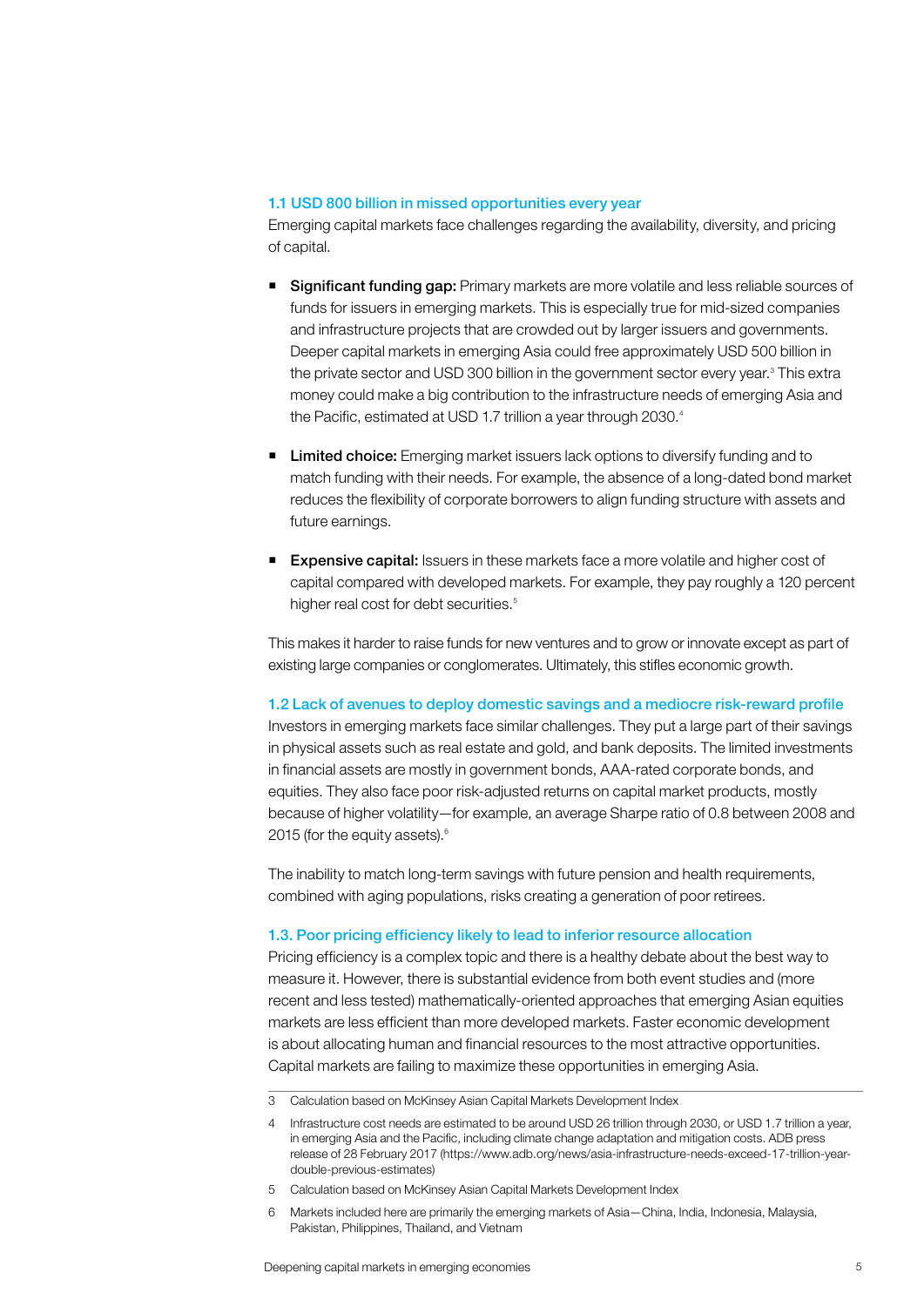# <span id="page-5-0"></span>2. Balancing performance and health

Sustaining performance requires balancing short-term growth with longer-term "health" considerations. Private companies and world-class athletes alike understand this trade-off. Markets that promote growth at all costs suffer from bouts of volatility and liquidity crises. And markets that leave no space for risk and experimentation do not develop fast enough. Both mistakes lead to high human and economic costs.

Policymakers can embed sustainability in their growth models by focusing on building the foundations required for longer-term market growth. This requires decisions at two levels:

- Policymaking: Making a small number of critical policy decisions to enable and create the foundation for longer-term growth
- **Market architecture and design:** Defining the required regulatory framework, institutional setup, legal structure, tax environment, and market infrastructure

Both levels are critical and need to work hand in hand. The policies related to capital market development are far-reaching—they require executive, legislative, and popular support and hence, unavoidable time and commitment. Market architecture and design is a constant work in progress in both developed and emerging markets, and can only be effective if the right policies are in place. There are different building blocks for capital market development (Exhibit 2), and we have used this framework to benchmark two markets in a "health scorecard" (Exhibit 3).

# Exhibit 2

# The building blocks for sustaining long-term capital market growth

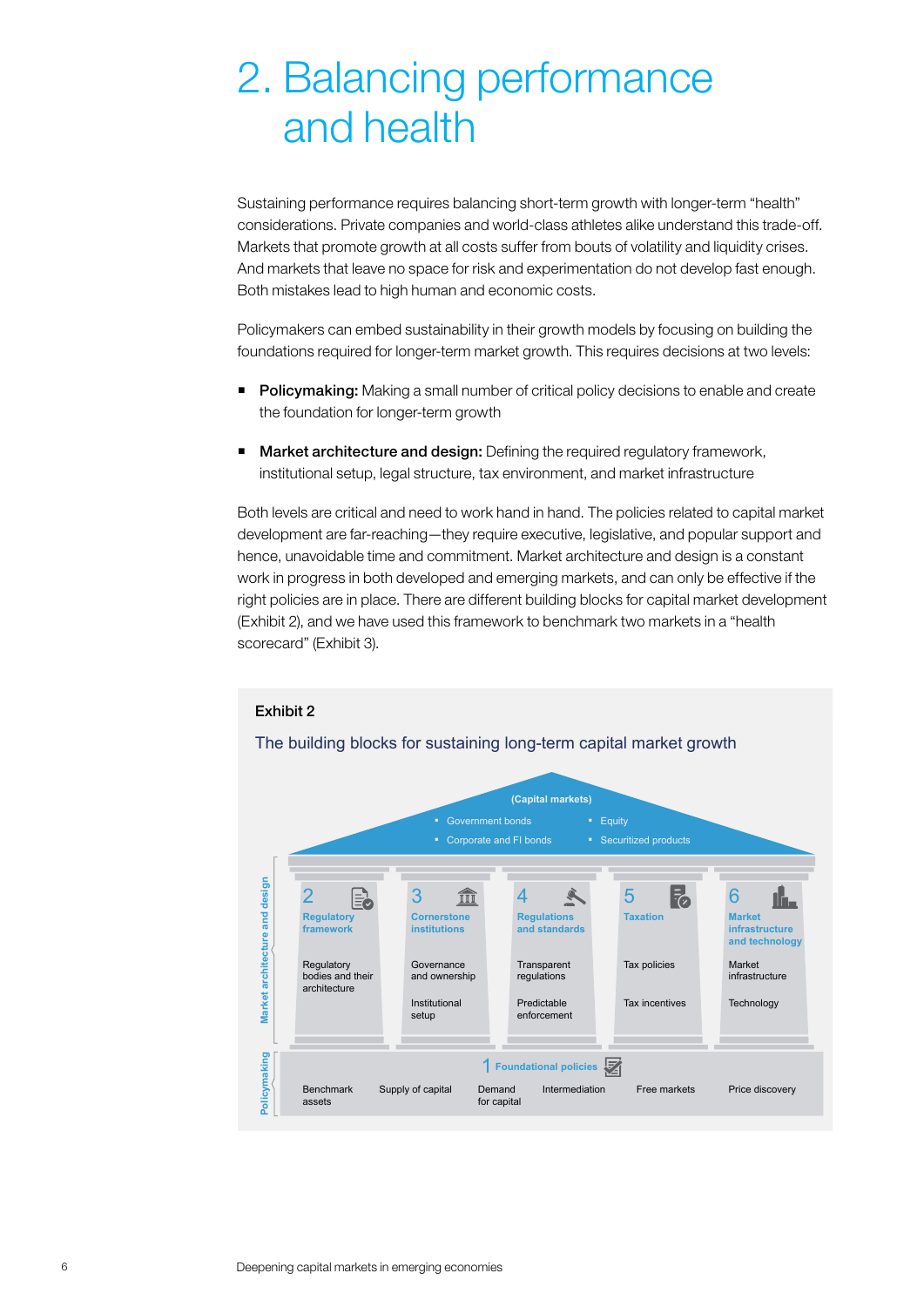|  | Exhibit 3 |  |  |  |
|--|-----------|--|--|--|
|--|-----------|--|--|--|

| Health scorecard for India and Indonesia                                                                          |              | India                       |   | Indonesia |
|-------------------------------------------------------------------------------------------------------------------|--------------|-----------------------------|---|-----------|
| <b>Health parameters</b>                                                                                          |              | Score (1=lowest; 5=highest) |   |           |
|                                                                                                                   | $\mathbf{2}$ | 3                           | 4 | 5         |
| Foundational policies <sup>1</sup>                                                                                |              |                             |   |           |
| Benchmark assets<br>٠                                                                                             |              |                             |   |           |
| Supply of capital<br>٠                                                                                            |              |                             |   |           |
| Demand for capital<br>٠                                                                                           |              |                             |   |           |
| Intermediation                                                                                                    |              |                             |   |           |
| • Free markets                                                                                                    |              |                             |   |           |
| • Price discovery                                                                                                 |              |                             |   |           |
| Market architecture and design <sup>1</sup>                                                                       |              |                             |   |           |
| • Regulatory framework                                                                                            |              |                             |   |           |
| Cornerstone institutions                                                                                          |              |                             |   |           |
| • Regulations and standards                                                                                       |              |                             |   |           |
| Taxation                                                                                                          |              |                             |   |           |
| Market infrastructure and technology<br>٠                                                                         |              |                             |   |           |
| <b>Overall score</b>                                                                                              |              |                             |   |           |
| 1 Both foundational policies and market architecture and design have 50 percent weightage in overall health score |              |                             |   |           |

#### 2.1 Policymaking: Enabling longer-term development

SOURCE: Interviews with capital market participants

Short-term incremental improvements are possible by tweaking market architecture and design. However, longer-term sustainable improvements are often underpinned by deep changes in economic and social policies. Six policies stand out:

- Develop a liquid government debt securities market (benchmark assets).
- Promote the development of a deep and broad investor base (supply of capital).
- Increase issuer participation (demand for capital).
- Encourage competition among market participants (intermediation).
- Set a path for sustainable integration into global markets (free markets).
- Support price discovery and resource allocation (price discovery).

## 2.1.1 Develop a liquid government debt securities market (benchmark assets)

A benchmark asset helps to price other assets and provides hedging mechanisms against interest-rate risks. A liquid government debt securities market is the only such credible benchmark. Building such a market first requires an important policy decision to issue debt on an ongoing basis. This is often controversial. There is, however, no real trade-off between fiscal prudence and building a vibrant government debt market. It is important to issue government debt securities regularly and predictably, even in markets with sustained or occasional budget surpluses.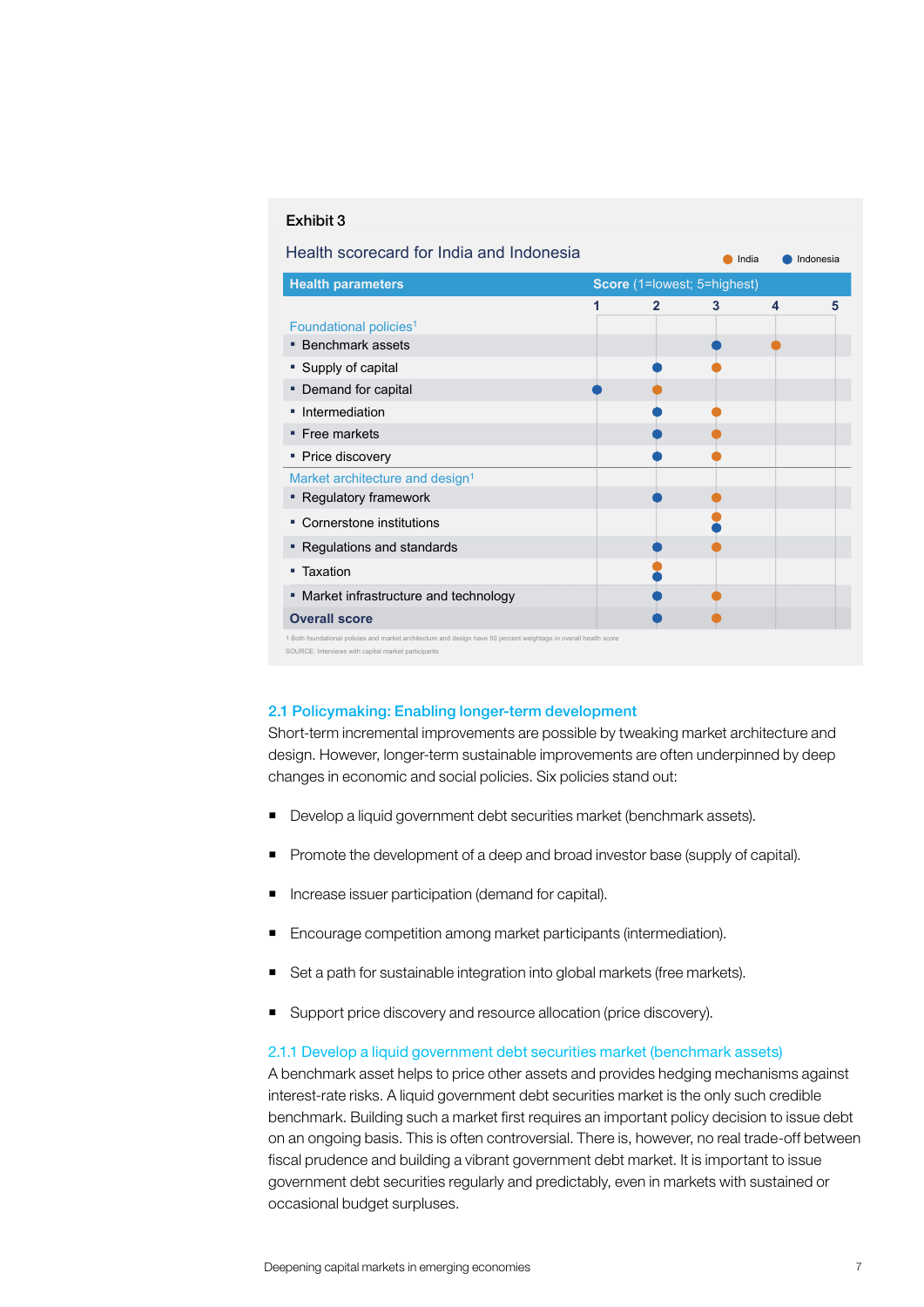Second, building such a market often requires an overhaul of the way debt securities are issued and managed, which includes providing a predictable issuance calendar, reopening large on-the-run<sup>7</sup> benchmarks rather than creating many off-the-run issues, or designing compelling primary dealer programs that balance the duties and privileges of dealers. This is not an issue only for emerging economies—France started this transformation in the 1980s with the objective of smoothing the government's debt maturity profile, fostering liquidity in secondary markets, and lowering the cost of debt service.<sup>8</sup>

2.1.2 Promote the development of a deep and broad investor base (supply of capital)

Four categories of investors have a complementary role in capital market development. These groupings include "buy and hold investors" like insurance companies or pension funds; "buy and trade investors" like mutual funds; "active investors" like hedge funds; and "private market investors" such as private equity or venture capital funds. Policymakers have considerable influence on the development of these categories:

- **Buy and hold:** Defined-contribution public and private pension funds are critical to longer-term capital market development. The policies adopted by Chile and Singapore are often cited as examples in this area.
- **Buy and trade:** Policymakers can help to develop these types of investors through educational programs as well as policies to incentivize and encourage the middle class to place savings in mutual funds, unit-linked insurance, and other medium-term products.
- **Active investors:** Some academics and government officials, among others, attribute volatility and liquidity crises in emerging markets to active investors, prompting many markets to restrict their ability to trade. In their defense, bilateral and syndicated loans are much more volatile elements of capital supply than portfolio flows. Also, active investors provide liquidity, encourage transparency, and improve the quality of pricing in the market. Policymakers should seek an appropriate balance in the regulation of active investors, given the benefits they offer financial markets.
- **Private market investors:** These investors provide capital for growth, for pre-listing stages, and for financial and operational restructuring.

<sup>7 &</sup>quot;On-the-run": the most recently issued debt securities of a particular maturity, that are more liquid. "Off-therun": bonds that have been issued before the most recent issue and are still outstanding, and are less liquid

<sup>8</sup> Structural evolution and reforms of the French banking and financial system since the 1980s, Christophe  [Blot, Jérôme Creel, Anne-Laure Delatte, Fabien Labondance, and Sandrine Levasseur http://fessud.eu/](http://fessud.eu/wp-content/uploads/2013/04/Structural-evolutions-and-reforms-of-the-French-banking-and-financial-system-since-the-1980s-...-Workin-Paper-66.pdf) wp-content/uploads/2013/04/Structural-evolutions-and-reforms-of-the-French-banking-and-financial system-since-the-1980s-...-Workin-Paper-66.pdf and Banking deregulation and industry structure: Evidence from the French banking reforms of 1985, Marianne Bertrand, Antoinette Schoar, and David Thesmar [http://faculty.chicagobooth.edu/marianne.bertrand/research/papers/banking\\_deregulation\\_jf.pdf](http://faculty.chicagobooth.edu/marianne.bertrand/research/papers/banking_deregulation_jf.pdf)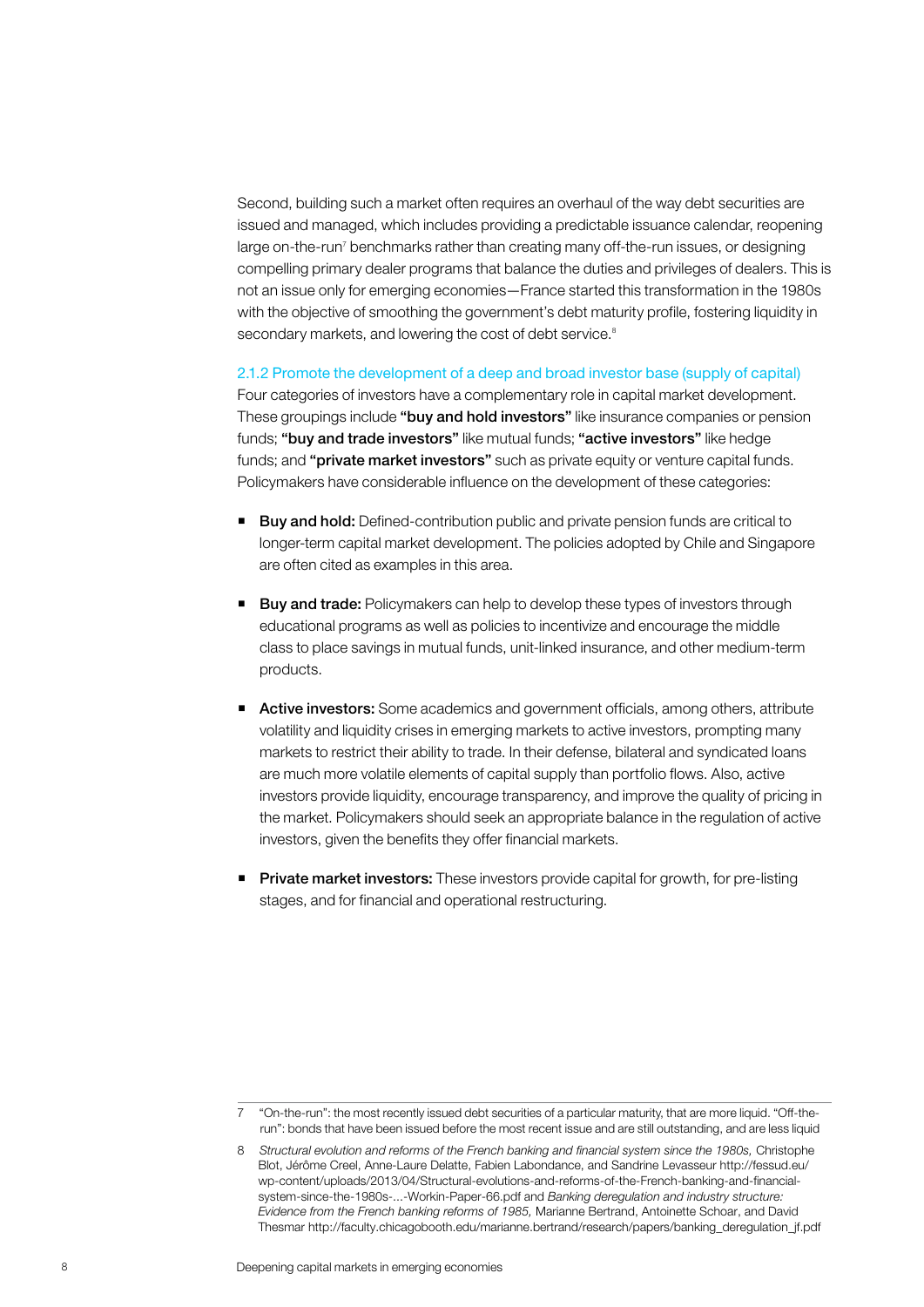# 2.1.3 Increase issuer participation (demand for capital)

Policies also significantly influence issuer demand for capital markets funding, specifically:

- **Listing or privatizing government-controlled entities:** Privatization or listing of stateowned or state-controlled enterprises has proven to be one of the strongest levers for influencing issuer demand. Several large European markets were kick-started in the 1970s and 1980s by waves of privatization. In emerging markets, China is a recent and powerful example of this trend.
- **Promoting or mandating the use of debt capital markets:** In similar ways, policies can lead state-controlled entities to use debt capital markets to diversify at least part of their debt funding from the banking sector. Similar policies mandating diversification could easily be extended to large companies.
- **Promoting capital markets for financing infrastructure:** Though few emerging markets have successfully done so, this could be a powerful lever.
- **Promoting the development of fast-growing small companies outside of** conglomerates: Often decried as opaque and too diversified, conglomerates play an important role in providing capital for innovation and growth in emerging economies. This innovation, however, seldom leads to demand for capital market products. Developing vibrant startup ecosystems and venture capital industries to supplant conglomerates as the main source of funding for innovation would have a considerable impact on the demand for IPOs in the medium term.

#### 2.1.4 Encourage competition among market participants (intermediation)

Many emerging economies have policies to restrict the operations of foreign intermediaries. They also strictly regulate the hiring of foreign staff. These are often well-intended policies to promote local talent in capital markets, sometimes also helping to maintain broad popular support for the development agenda. Emerging-market policymakers cite Argentina as an example of what happens without such restrictions and when affiliates and branches of foreign multinationals dominate the domestic financial system. Such restrictions may be self-defeating; also, the lack of competition could put domestic firms at a formidable disadvantage when the market eventually opens up to foreign or domestic competition.

# 2.1.5 Set a path for sustainable integration into global markets (free markets)

There are great benefits to opening domestic capital markets to foreigners and allowing local investors to place money abroad. Such measures would help diversify capital and investments, expose the market to globally accepted practices, and, as a result, accelerate the growth of capital markets. However, emerging economies can be unstable, a condition often attributed to volatile foreign investment inflows and outflows. But the biggest issue is foreign currency lending to large institutions, infrastructure projects, and financial institutions. Such lending can be more destabilizing than portfolio investments.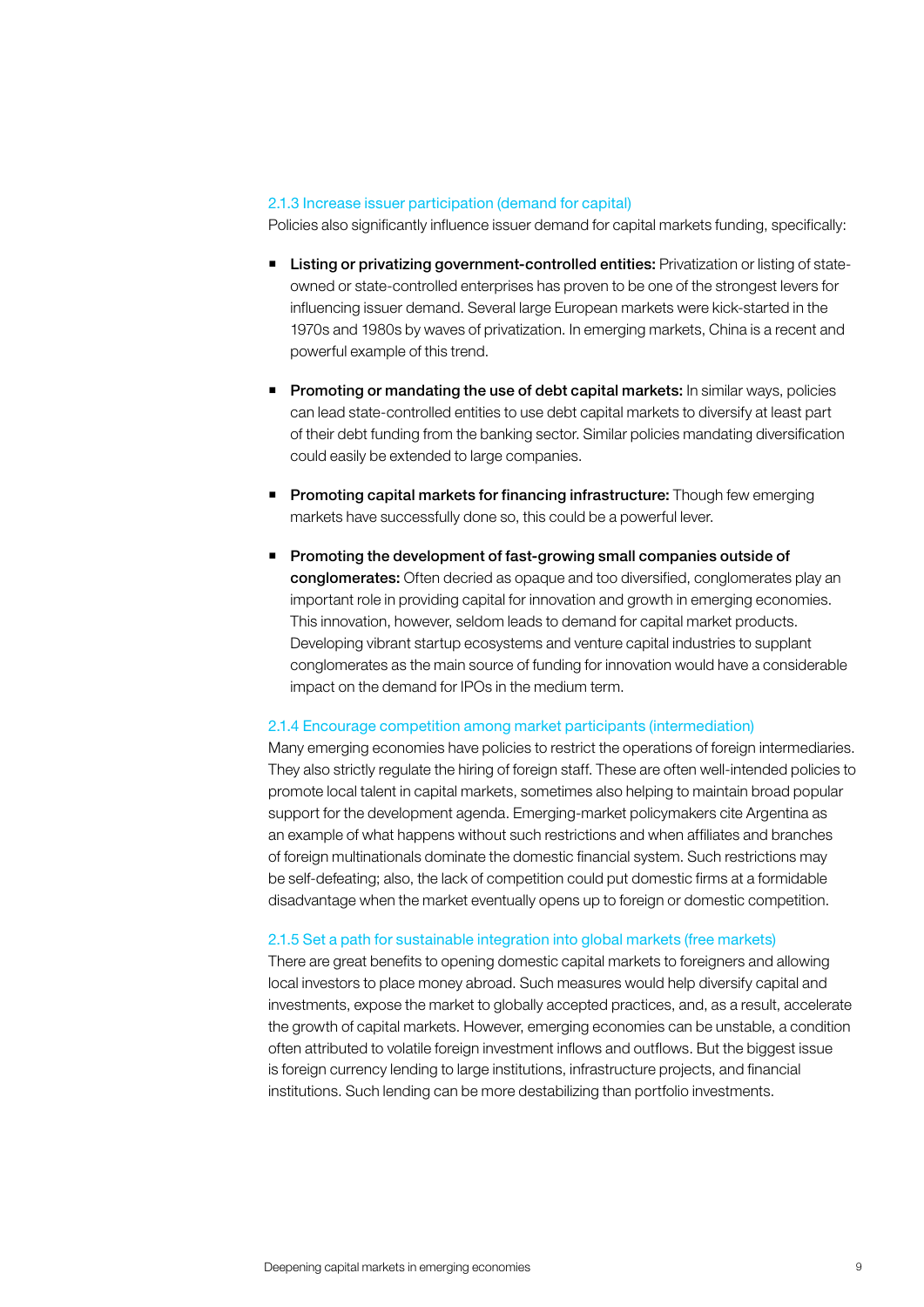The appropriate path for free markets clearly depends on the nature of the emerging economy. In the past, opening up markets or capital accounts too soon has destabilized economies. The fast internationalization of the Japanese yen in the 1980s is now recognized as "too much, too fast" for the country. Most research on the topic shows that a clear, long-term, step-by-step strategy for internationalization would have served Japan better.<sup>9</sup> Such a strategy would have included setting transparent and predictable milestones for opening up the market. Outside Japan, this is probably the most effective approach to help all stakeholders regulators, investors, and intermediaries—get ready for market integration.

## 2.1.6 Support price discovery and resource allocation (price discovery)

What policymakers do when they object to the way markets behave sets precedents and influences market development. How much intervention is justified? On the one hand, no market is perfect and interpretations of day-to-day or month-to-month price movements will vary. Some circumstances could call for direct or indirect intervention to suppress the adverse impact of excessive volatility or to redistribute resources to different groups of people in the economy. These decisions mirror economic, political, and human development priorities.

On the other hand, systematic and direct intervention stifles market development, distorts price signals, and slows the development of sophisticated investors.

This is a difficult balancing act for policymakers. Intervention policy is also the most important and hardest to sustain to ensure that markets actually develop. One approach is to limit intervention and instead use market mechanisms to execute policy objectives. This does not mean abdicating policy, but rather using the market and incentives embedded in them to carry out policies.

# 2.2 Market architecture and design

Architecture and design include five pillars:

- Architect the regulatory and supervision framework.
- Set up cornerstone institutions.
- **E** Establish transparent rules and predictable enforcement (regulations and standards).
- Define taxation policies in line with development objectives.
- **Use technology to develop state-of-the-art market infrastructure.**

There is no one-size-fits-all answer for emerging markets for any of these pillars. Policymakers are faced with a number of imperatives (which we call "must haves") and need to address these through certain choices (which we call "design decisions"). We have tried to delineate both "must haves" and "design decisions" for each pillar.

<sup>9</sup> *"Internationalisation of Yen" or "internationalisation of Yuan": Policy science of domestic decision-making processes for Asian Monetary Cooperation,* Kamikubo Masato, March 2012, http://www.ps.ritsumei.ac.jp/ assoc/policy\_science/193/193\_17\_kamikubo.pdf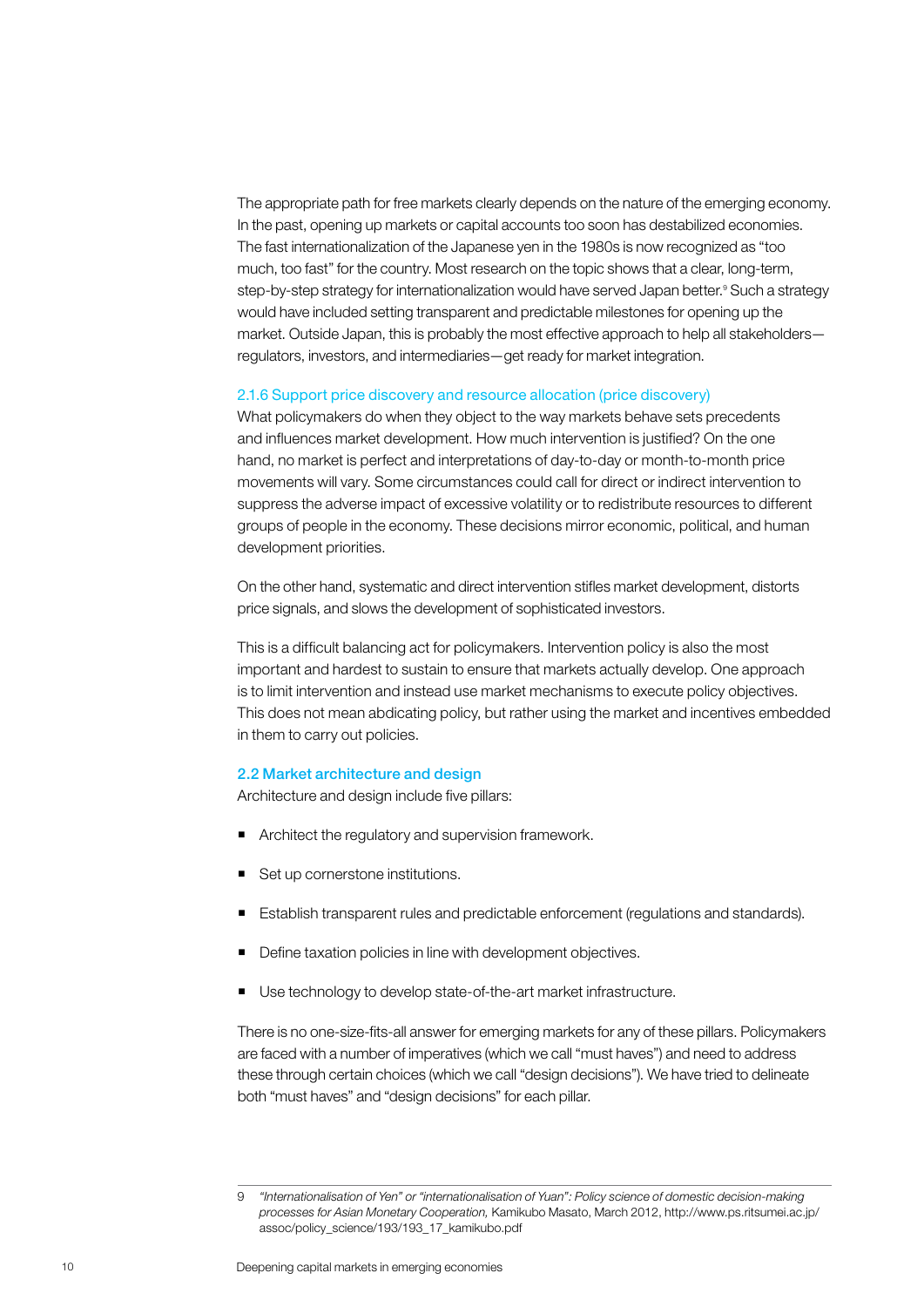2.2.1 Architect the regulatory and supervision framework (regulations and standards) **Must have:** Independent, accountable regulators with access to outstanding talent are a requirement for market development. A single model or a one-size-fits-all formula cannot be recommended for emerging economies as these models and formulae work and fail in different ways. The first difference between success and failure lies in crafting a system with clear accountability and governance in place. The second difference lies in attracting exceptional talent, both local and foreign, to work within regulatory bodies.

#### Design decisions:

With this in mind, policymakers must make important decisions about the architecture and governance of their regulatory and self-regulating bodies:

- **Define the architecture to enhance collaboration:** Much has been written about the comparative benefits of having a single regulator like the Monetary Authority of Singapore (MAS) versus setting up multiple regulators as in Hong Kong or India. Both models can work as long as it is clear how different bodies collaborate toward common objectives.
- Decide what to regulate to promote innovation: With appropriate oversight, selfregulated organizations—such as securities dealer associations setting standards for their industries—can have a positive impact on development.

#### 2.2.2 Set up cornerstone institutions

Must have: Cornerstone institutions such as a stock exchange, clearing corporation, depository, or credit rating agencies, etc. play an important role in setting standards, pooling resources, and focusing development.

#### Design decisions:

- **Decide on governance and ownership:** There has been a trend toward privatizing some cornerstone institutions. Stock exchanges and clearing houses were demutualized and listed early in places like Hong Kong, Malaysia, and Singapore; these moves had an overall positive impact on market development. However, some markets have decided to maintain parts of their infrastructure as public or shared utilities. Policymakers must decide on the balance among privately-owned commercial organizations, industrysponsored shared utilities, and government-controlled utilities.
- **Decide what institutions to create:** While few people debate whether a market needs its own local stock exchange, there are other, more contentious issues. Does the capital market require a credit enhancement institution to support the development of debt markets and securitization? Does it need a mortgage corporation to support the development of securitization and to achieve broader objectives in the real-estate market? There is a healthy discussion to be had on whether emerging economies should follow the example of Hong Kong or Malaysia, both of which have a mortgage corporation. Also, infrastructure is at the heart of so many development issues in emerging economies. Policymakers could consider the need for an institution to look after the development of capital markets to fund infrastructure rather than leave it to be coordinated among several bodies.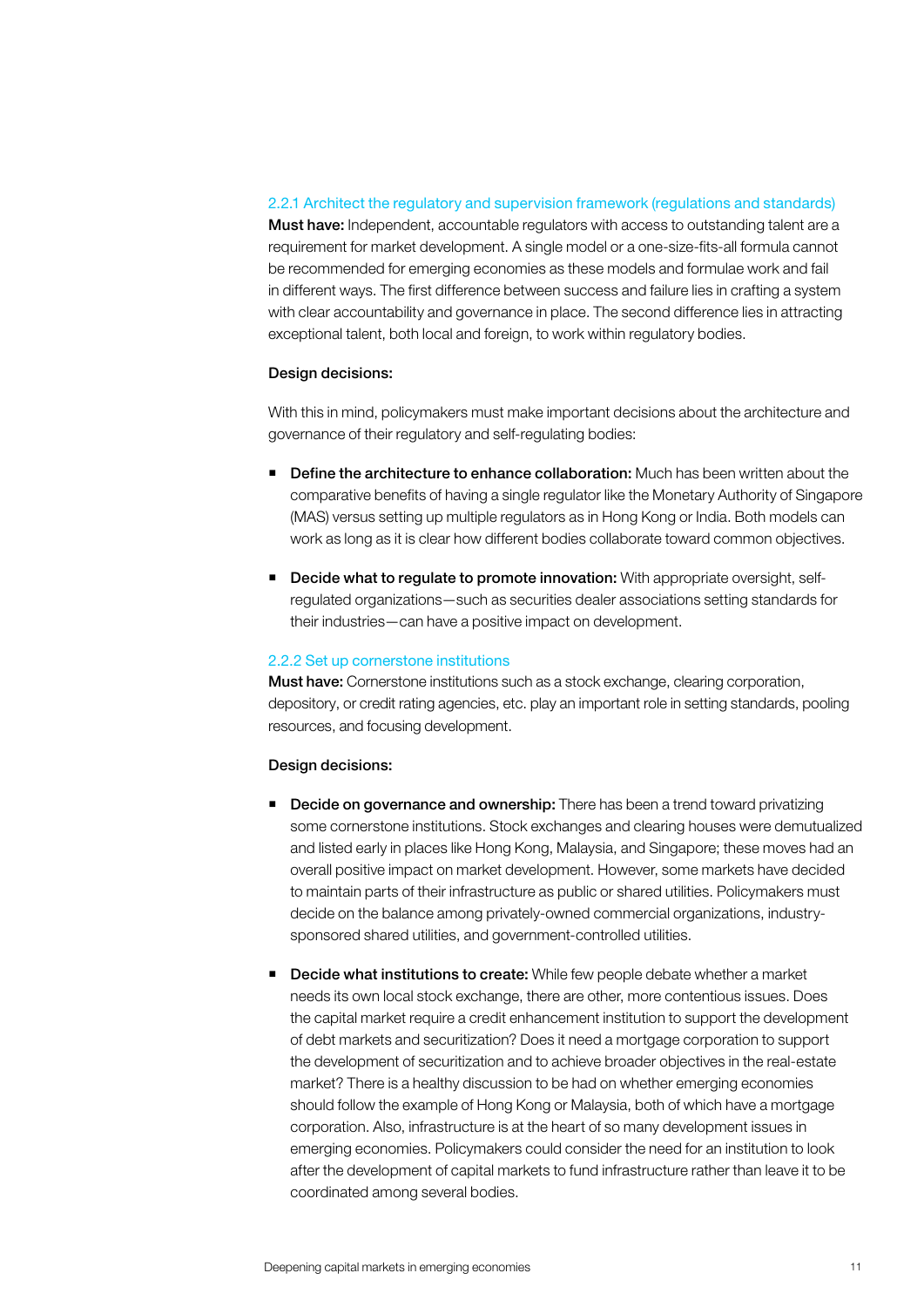# 2.2.3 Establish transparent rules and predictable enforcement (regulations and standards)

**Must have:** The main objective of sound regulation is to create a transparent environment with predictable enforcement. A secondary objective is for both regulatory and selfregulated institutions to promote standardization, and as a result, decrease financial cost and risk for market participants. Pursuing these goals will often require a bespoke approach. However, countries can achieve a good part of their objectives by adopting standards and regulations that have worked in other markets and have been adopted broadly in international markets, such as those set by bodies like the International Organization of Securities Commissions.

# Design decisions:

- **Strike a balance between supervision and regulation:** One important decision for emerging market regulators centers on finding the right balance between supervision and regulation. The oft-heard motto is "more supervision, less regulation." While this is directionally right—emerging economies have tended to tilt toward detailed regulation over supervision—a more effective way to frame this idea might be better regulation and more engaged, development-minded supervision.
- **Find an enforcement mechanism that matches the maturity of the legal system:** Most developed markets rely heavily on an independent, efficient, and well-functioning judiciary to support market development. This is not the case in many emerging markets, and fit-for-purpose institutions or processes could be considered to replace or complement the judiciary. While this may be beyond the scope of work for emerging market regulators, they could benefit from creating avenues to debottleneck disputes, such as arbitration forums (as in Hong Kong and Singapore) to settle commercial disputes and specific paths to resolve challenges like bankruptcy. India, where this is a major issue, has set up the National Company Law Tribunal. This is an adjudicating authority with the exclusive jurisdiction to deal with all disputes of Indian companies, including insolvency-related cases. The approach should result in faster resolution of commercial conflicts.

### 2.2.4 Define taxation policies in line with development objectives

Must have: Taxation policies and development objectives go hand in hand for the deep penetration of capital markets in an economy. Tax policies have a strong influence—they can support, hamper, or distort the development of capital markets. The first imperative is not to harm market development. For example, Malaysia removed double taxation rules that hampered the development of the Sukuk<sup>10</sup> market. It quickly achieved leadership in this market by offering tax deductions on Sukuk issuance expense, removing stamp duty on Sukuk transfers, and exempting income tax for special-purpose vehicles established for Sukuk issuances.11

<sup>10</sup> Islamic bonds

<sup>11</sup> 2014/2015 Malaysian tax business booklet, Price Waterhouse Coopers, https://www.pwc.com/my/en/ assets/publications/2015-malaysian-tax-business-booklet.pdf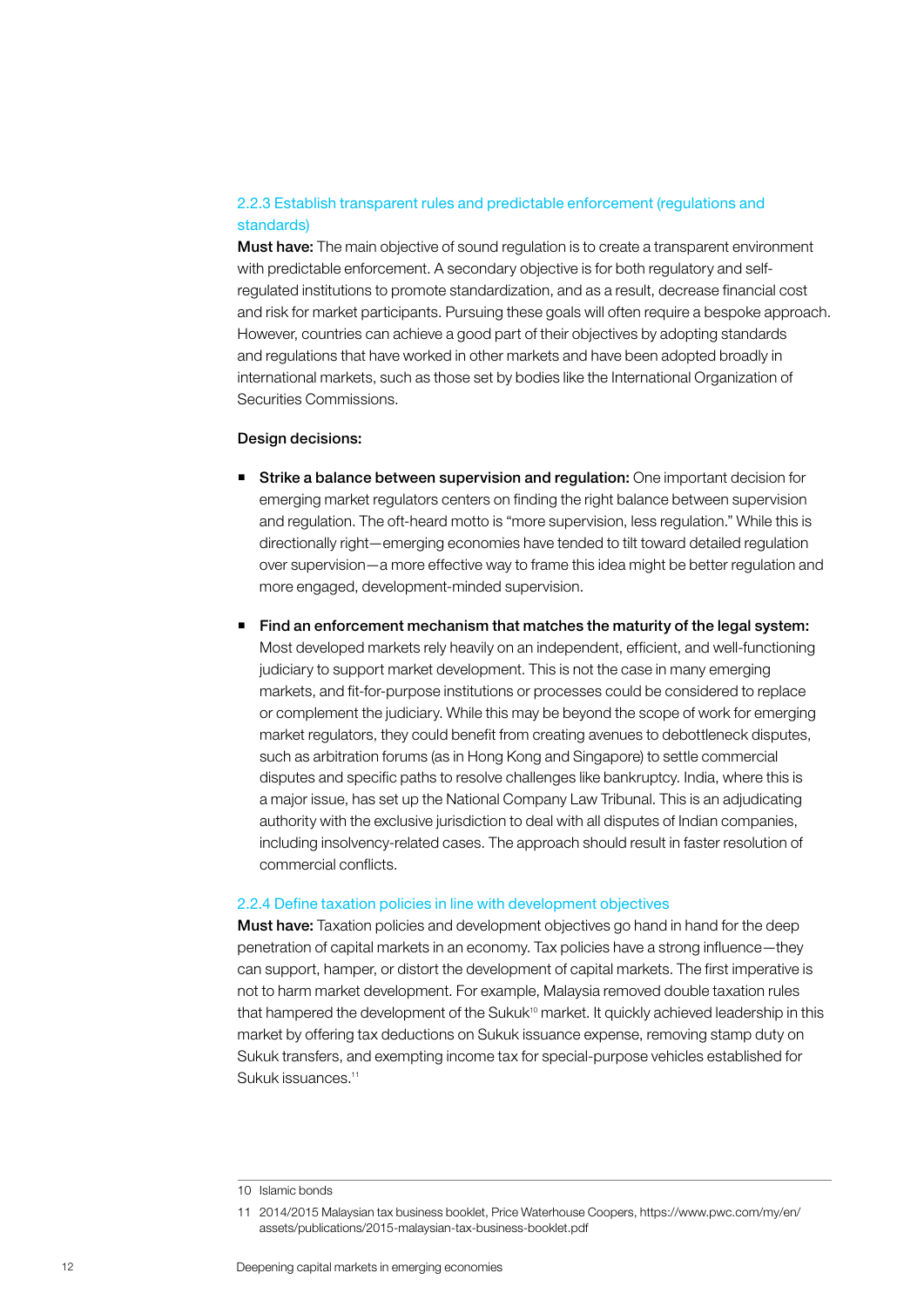**Design decisions:** Many markets have decided to go beyond tax-neutral policies to provide tax incentives to promote specific activities and asset classes (for example, tax breaks on long-term investments in equities or infrastructure and eliminating capital gains tax on the short-selling of bonds and stocks). Malaysia created tax policies to deepen select asset classes, including fully exempting domestic investors from income tax on the interest from fixed income instruments and exempting non-resident investors from withholding tax on similar instruments.

#### 2.2.5 Use technology to develop state-of-the-art market infrastructure

Must have: Technology is transforming financial services. In wholesale markets, this transformation has been quiet; indeed, technology has displaced few established institutions. Rather, technology is permeating every existing institution and process. Policymakers should directly and indirectly support the development of high-quality market infrastructure. Directly, they could promote technology in key infrastructure areas such as payments. Indirectly, they could support private players to develop capital market infrastructure at scale. Many market regulators are allowing new technologies to be applied by new and existing players in areas such as the use of blockchain technology for client clearing and settlement, and data mining and analytics for credit analysis and fraud detection.

**Design decisions:** The most important decision for policymakers in the area of technology is whether to promote specific areas for accelerated use of technology, and if yes, how. This issue is closely related to the preferred governance of cornerstone institutions mentioned above, and a choice between investing directly as a government, supporting an industry-sponsored utility, or opening a market function to private competition. Governments often lack the resources to make technology decisions or set technology standards. They can, however, seed important initiatives and debottleneck the development of market-critical infrastructure.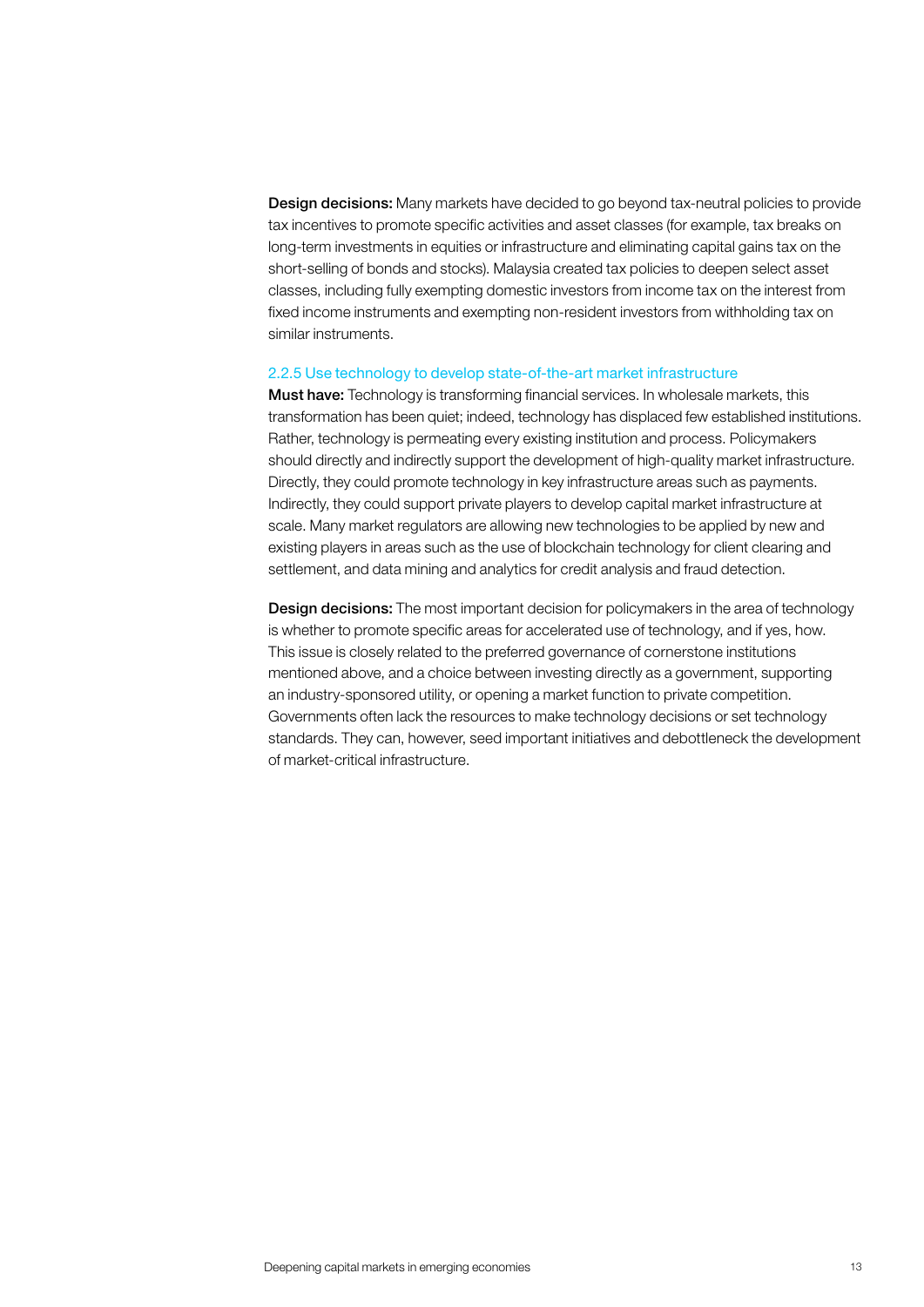# <span id="page-13-0"></span>3. Implementing nationwide change management

Emerging-market policymakers understand the important role capital markets play in supporting the real economy and the necessary building blocks for creating vibrant and well-performing capital markets. Many, however, struggle with the challenges of *implementing* the required change.

Indeed, success requires coordinating and sequencing a complex set of concurrent, interdependent initiatives while gathering sustained, long-term public and legislative support. It is critical that policymakers and regulators be ready, trained, and equipped to make such change happen. Over the years, we have identified a number of common challenges that must be overcome.

- No compelling case for change: Policymaking frequently happens behind the scenes. This is especially true when it involves obscure or technical regulatory areas under the purview of niche committees or departments. But sustained public and political support is necessary. It requires changing mindsets and managing a broad range of different stakeholders by establishing a strong case for the overall reforms—painful or otherwise—with a wide audience. Such a case is often missing.
- A piecemeal approach: Deepening capital markets requires orchestrating a large number of interdependent initiatives. Sequencing matters here—done wrong, it can lead to vicious cycles of underdevelopment. For example, many countries have tried to develop a long-tenure corporate bond market without a liquid government bond market. Others have tried to build a government bond market but then imposed holding large volumes of government bonds as bank reserves, which guaranteed that the government bonds would be illiquid. Done right however, a comprehensive approach can take advantage of continuous feedback in ways that benefit rather than hinder growth.
- **Limited private sector engagement:** Policymakers and regulators' responsibilities should be weighed against the interest of economic and market development. This is the case in all markets. However, it is particularly true in emerging economies, where policymakers are often loath to appear as favoring different stakeholders, especially private economic interests that may benefit from new or evolving regulation. As a result, private sector engagement is often missing or happens too late to matter.

Managing this balancing act requires constant and positive engagement with private sector stakeholders. Private sector participants must have the right incentives to promote and support the market development agenda. One example is balancing the privileges and duties of primary dealers who support the development of government bond markets.

**Limited personnel resources:** Many smart people join regulatory bodies in emerging markets, but more are needed, especially those with sharp execution skills. It is often easier for the private sector to attract talented individuals, but the overall pool available to the industry is usually small. Many emerging economies have lost talented people to global financial centers, and local financial institutions find it difficult to get them to return to their home countries.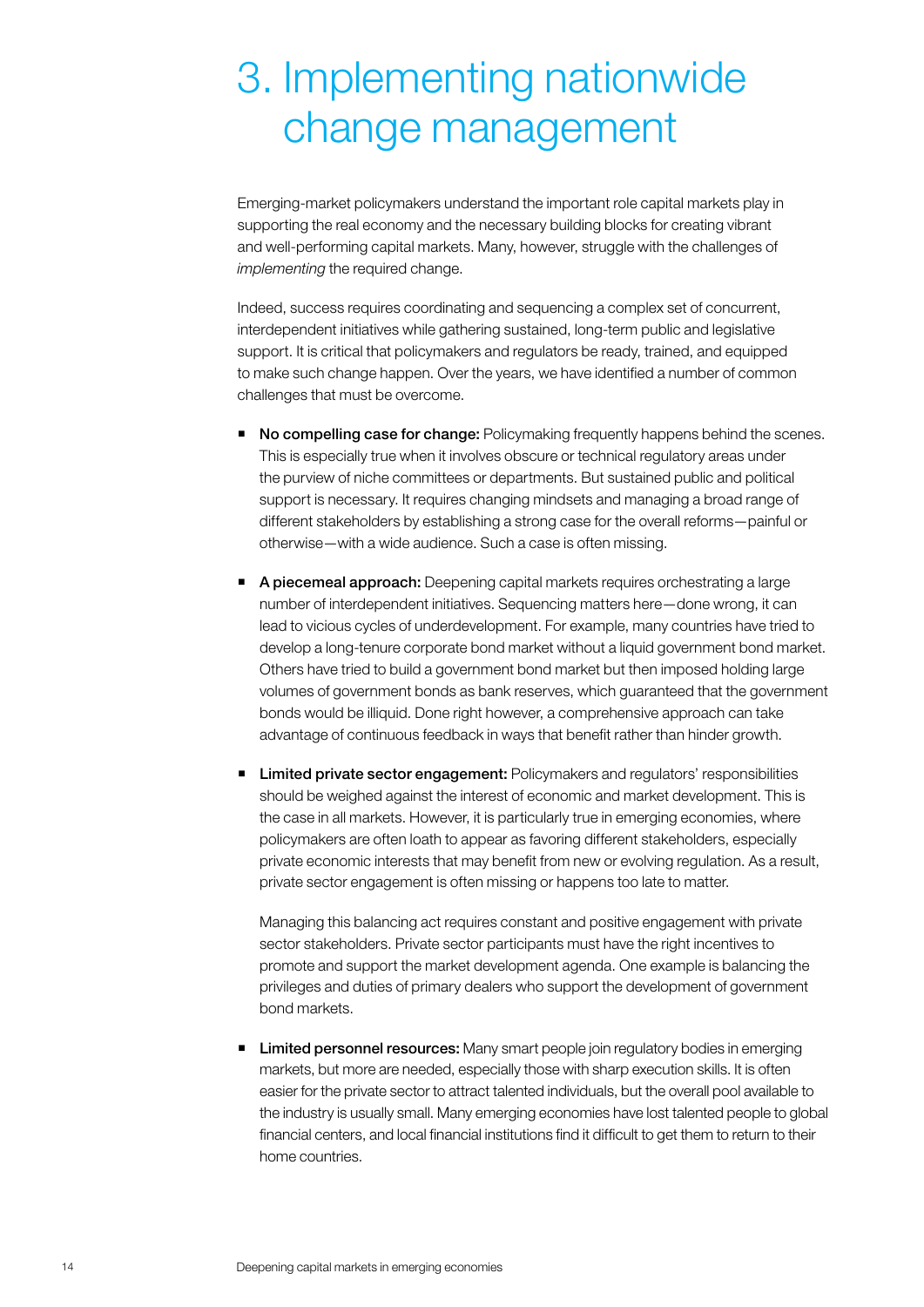These challenges are daunting but not insurmountable. Much can be learned from how one emerging market carried out a successful transformation as well as how large private sector organizations have orchestrated change. We pulled together this combined experience in one approach focusing on six action areas (Exhibit 4).

# Exhibit 4



# A "change management" approach to implementation

In the late 1990s, Singapore undertook a transformation of its international financial center, its domestic financial services industry, and its local capital markets.<sup>12</sup> Singapore's main objective was its development as an international financial center, not the development of its capital markets. Nonetheless, we see it as a powerful example of the type of concerted approach policymakers could adopt (Exhibit 5). Implementing all the above measures enabled Singapore to achieve its dream and more—from aspiring to be the financial center of Asia to becoming the third-ranked financial center in the world, after London and New York.<sup>13</sup>

<sup>12</sup> Expert interviews; MAS website—http://www.mas.gov.sg/; Press search

<sup>13</sup> Singapore ranks third globally in the Global Financial Centres Index, beats Hong Kong, http://www.cnbc.com/2016/04/08/singapore-ranks-third-globally-in-the-global-financial-centres-indexbeats -hong-kong.html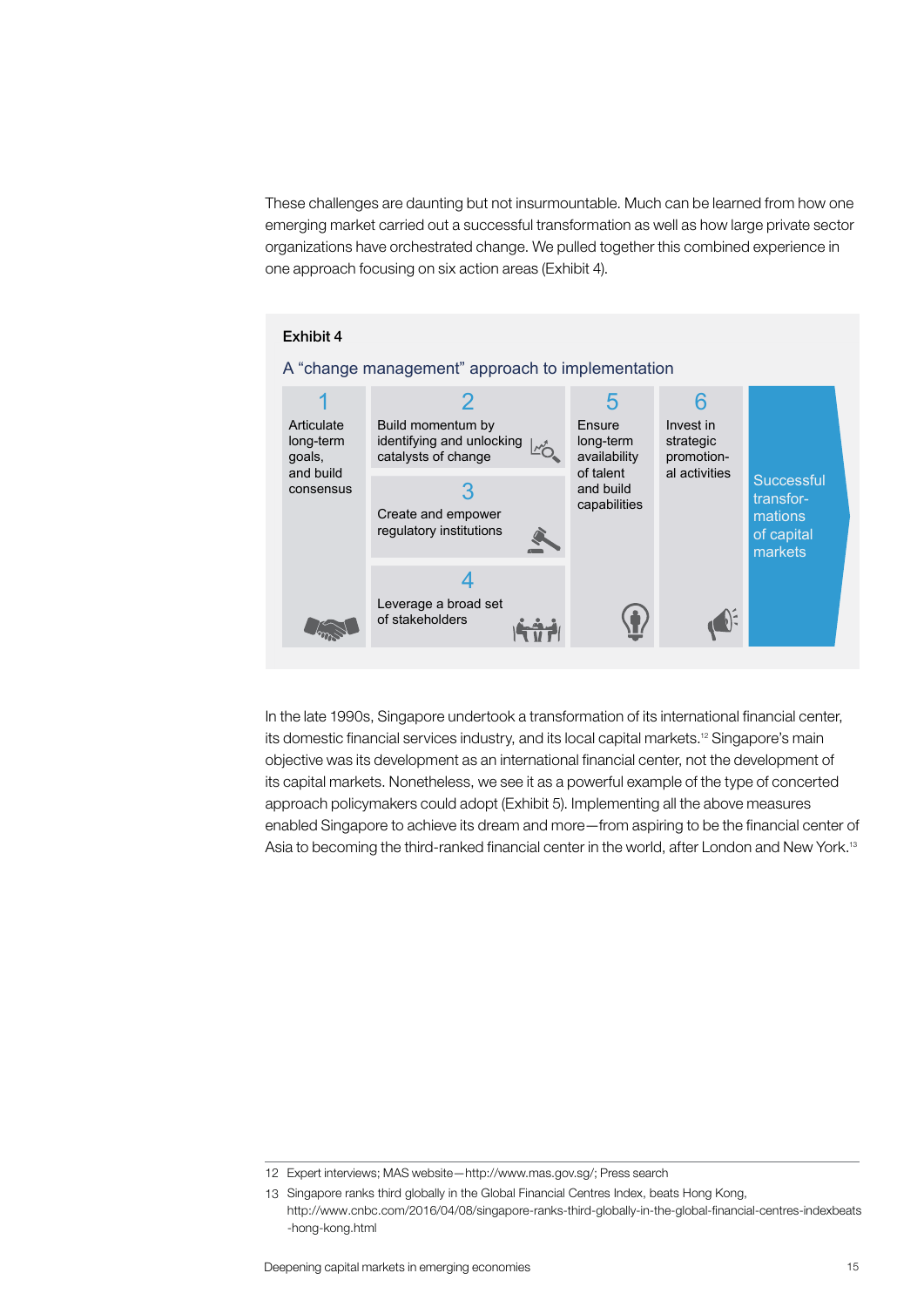

# 3.1 Articulate long-term goals, and build and maintain consensus

Sustainable, long-term change must be sold over and over again. It also needs to be sold differently to different stakeholders, reflecting their specific interests, preoccupations, and incentives. In practice, this means:

- Spelling out a vision with clear and measurable objectives
- **Translating this vision into concrete economic and social outcomes and crafting specific** messages targeted at different stakeholders
- Identifying the right mouthpiece—from heads of states to street-level social activists—to convey the message over a long period
- Communicating success and early wins—translated into things that matter to people and free of technocratic market jargon—to create momentum
- In most cases, appointing a champion to lead and to give change a face (in many cases, that of a head of state)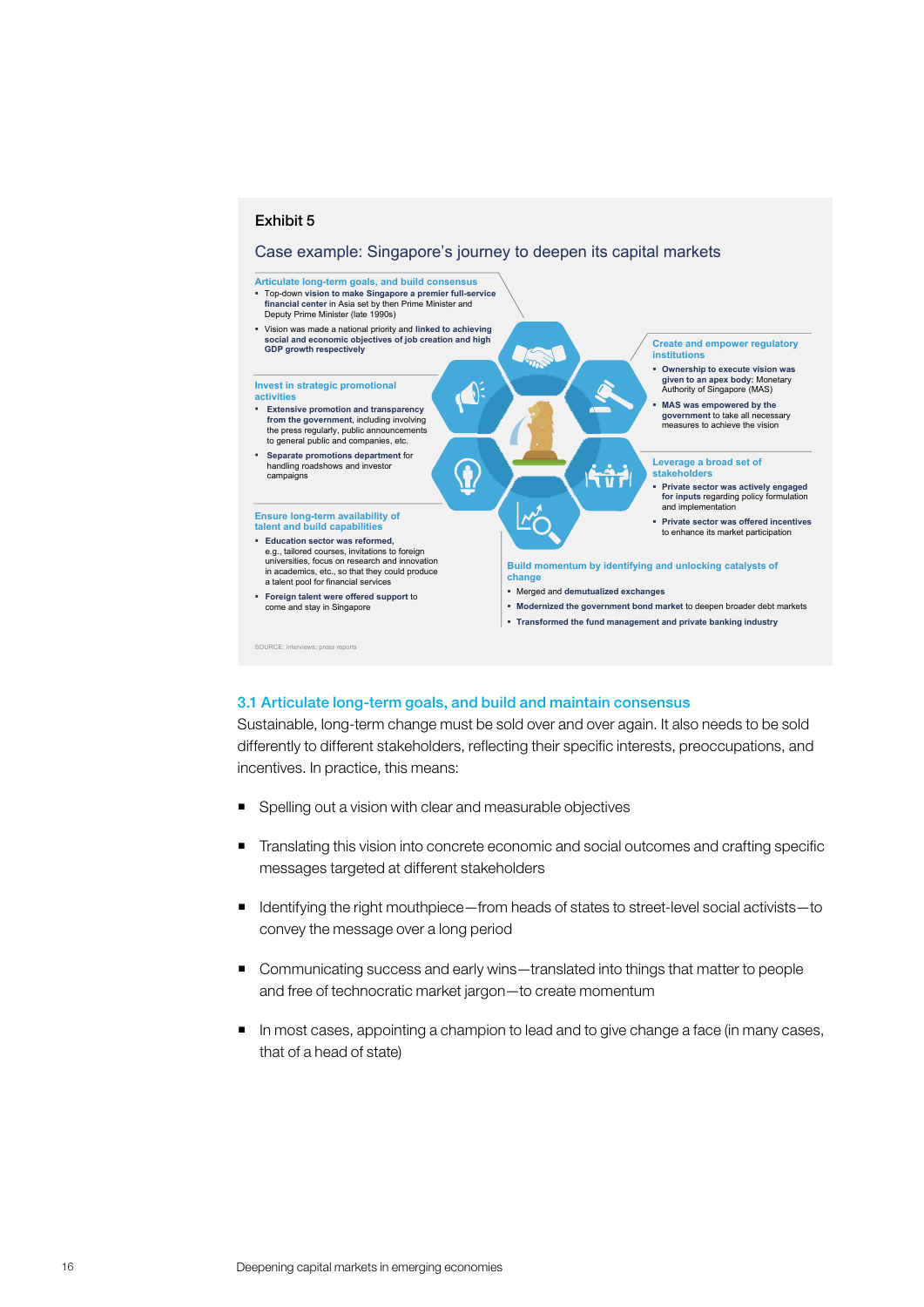#### How Singapore defined its goals

Singapore decided in 1997 that it wanted to be the financial center of Asia. This dream of the then Prime Minister and Deputy Prime Minister was spelled out in a vision for the country to make Singapore Asia's premier full-service financial center. The government emphasized the need for a change in the mindset and policies of the financial sector at every opportunity.

The vision was given wings by linking it to Singapore's macro-objectives. The development of capital markets was positioned as a long-term process tied to achieving social (job creation) and economic objectives (GDP growth). It would have been impossible to miss that this was a critical and important aspiration for the country and its people.

# 3.2 Build momentum by identifying and unlocking catalysts of change

Early wins in the right areas make the difference between a successful program and a theoretical vision. First, focusing on the main bottlenecks can unlock virtuous growth cycles when changes in one area are required to build up momentum in others. Second, early wins build conviction and resolve among those whose support and involvement is needed.

The right approach is market specific but here are some illustrations:

- **Change the exchange governance:** Would demutualization and listing of exchanges prompt innovation and investment in the equities markets? Hong Kong, Malaysia, and Singapore all followed this route.
- Reboot government debt programs: Would a modernization program of government bond issuance, carried out over 12 to 18 months, spur growth in debt markets? Examples include Hong Kong and Singapore in the 1990s and France in the 1980s.
- **Reform pension systems:** While pension reform only has impact in the long term, would it increase awareness and promote education within the investing public, which would in turn promote investment in mutual funds? This is what happened in Hong Kong with the introduction of the Mandatory Provident Fund in 1998.
- **Privatize or list state-controlled entities:** Would the privatization or simply listing of government-owned or controlled institutions increase the size and activity in the equities market? France in the 1980s or China over the past 15 years show how these approaches can be catalysts for change in developed and emerging markets alike.
- **Focus on mortgage securitization:** The benefit of setting up a mortgage corporation is hotly debated in many markets. Mortgage corporations can, in certain circumstances, act as catalysts for the securitization market and, as a result, the broader debt securities market. The Cagamas in Malaysia and the Hong Kong Mortgage Corporation are examples of two different approaches to this issue.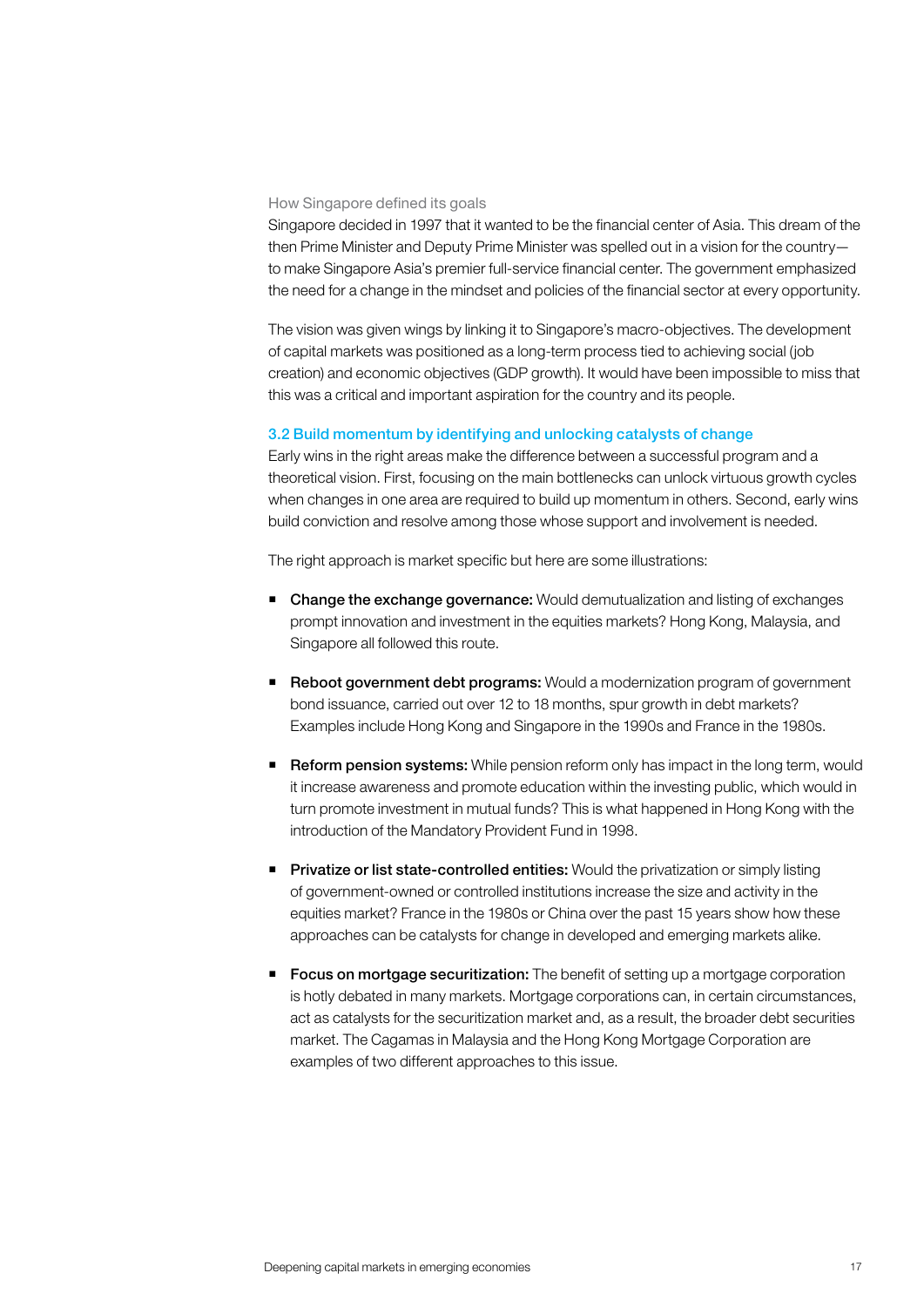Boost infrastructure financing: There are compelling arguments why infrastructure financing could spur broader development. First, there is significant and unsatisfied demand from domestic investors for long-tenure fixed income products. Second, there is massive need for infrastructure investment (USD 26 trillion in emerging Asia and the Pacific through 2030).<sup>14</sup> Third, government and policymakers have significant influence on how, and by whom, infrastructure projects are financed.

# How Singapore unleashed its catalysts of change

Singapore identified a few initiatives that would act as catalysts for supply and demand in the financial markets:

- Exchanges were merged and demutualized and transformed into commercial organizations.
- The Singapore Government Securities (SGS) market was quickly modernized, resulting in more liquidity.
- The investment rules for the Central Provident Fund (CPF) were changed to allow more choice and more diversity, thus developing the local fund management industry and offering opportunities to firms willing to invest in Singapore.
- The government transformed the fund management and private banking industry. It used many government-related investment funds to allocate more money to external managers across different styles. This was a way to reform the management of national savings and pensions. It also incentivized institutional asset managers to move to Singapore.

# 3.3 Create and empower regulatory institutions

Change governance can either help or hamper the change process. For example, it is often important to create a coordinating body, coordinating mechanisms, and new communication processes to harness and orchestrate the efforts of multiple regulators. This setup must be bespoke. Emerging economies with multiple regulators must find ways to achieve strong coordination and maintain momentum. However, other governance elements are common across markets, including:

- Establishing clear responsibility for development for each regulator and accountability for implementation
- Creating coordination forums
- Creating ownership among the senior-most leaders for key actions, including executive and legislative actions, depending on the business and political context
- Setting up ad hoc committees with specific responsibilities and time-bound mandates

<sup>14</sup> https://www.adb.org/news/asia-infrastructure-needs-exceed-17-trillion-year-double-previous-estimates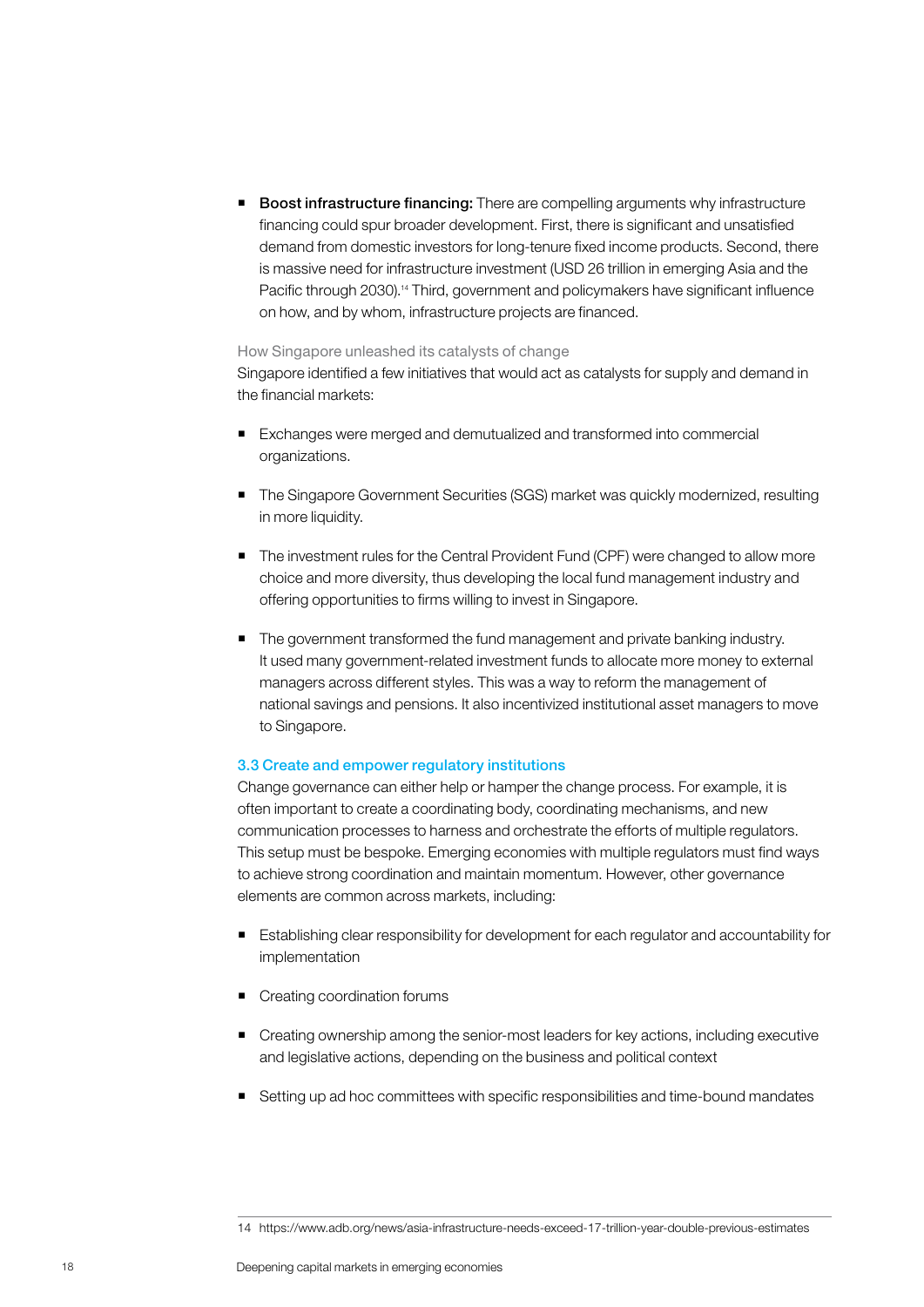How Singapore empowered its institutions

- **The Financial Services Review Group (FSRG), chaired by the Deputy Prime Minister,** was established to define, start, and oversee the transformation of financial services in Singapore.
- MAS was empowered by the government to take necessary measures and to work with other government bodies to achieve Singapore's vision.
- **Multiple small teams were set up within MAS to supervise different areas of the financial** vision. The accountability of each institution was also clearly defined (Exhibit 6).

# Exhibit 6

#### Institutional ownership in Singapore



SOURCE: MAS annual report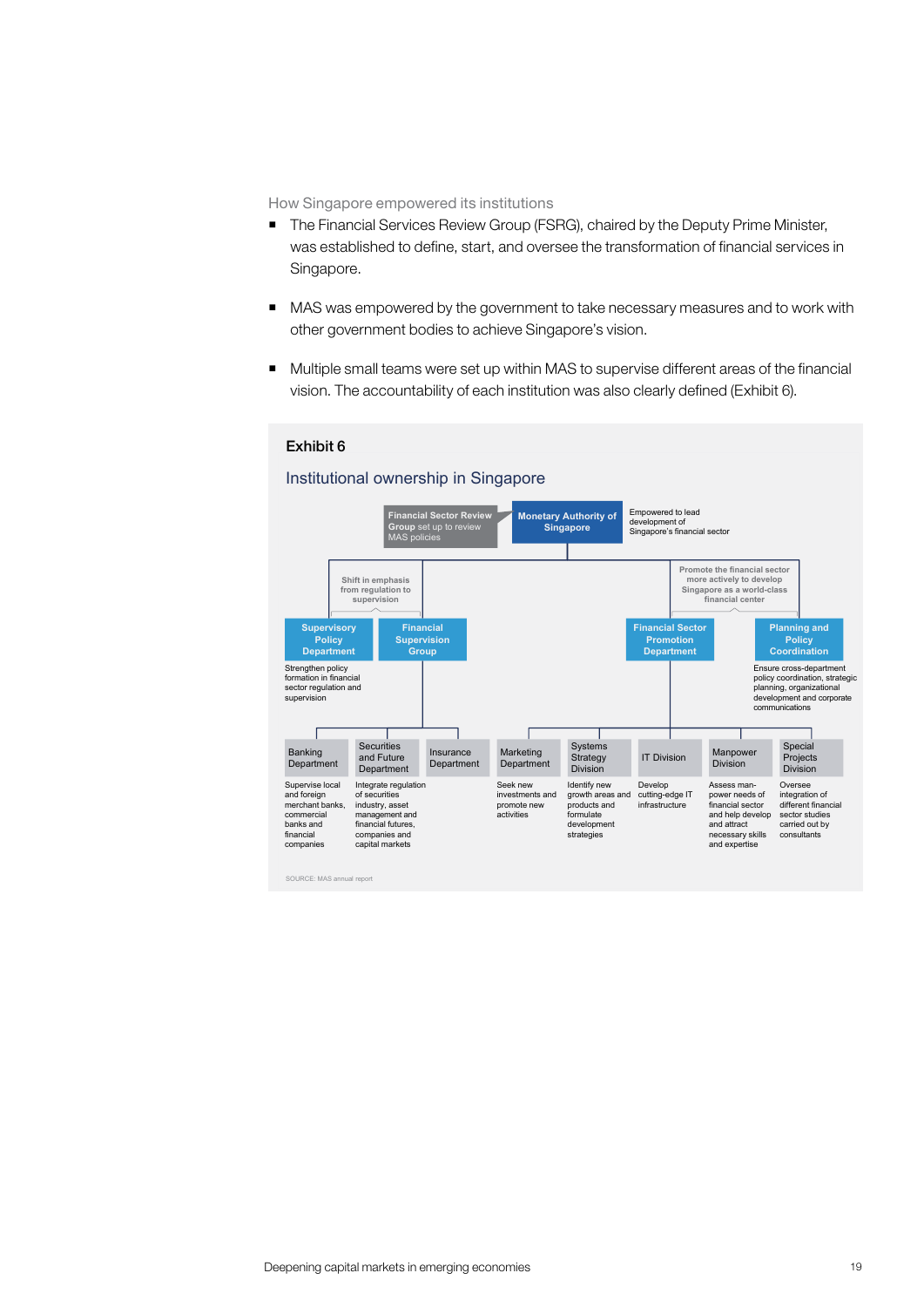## 3.4 Leverage a broad set of stakeholders

Private and public companies, foreign firms, supranational agencies, foreign policymakers, and the general public all play an important role in the development of capital markets. Here is a non-exhaustive list of the types of engagement that we have seen succeed:

- Cede part of the leadership to the private sector: Domestic industry associations (for example, the local securities dealers association or the association of banks) can provide valuable input. Associations' day-to-day experience is useful but regulators must manage their role to avoid self-serving actions.
- **Leverage foreign financial institutions:** Countries can involve institutions that have access to knowledge and experience beyond the reach of policymakers of most emerging markets.
- **E** Launch broad and transparent outreach for input and feedback: There is little downside in seeking input from a broad range of constituencies. Technology now allows doing this efficiently at scale.
- **Create and empower national champions:** Leading financial institutions should shoulder part of the development agenda. They benefit the most in the long term so they should have the incentives to invest.
- **Use tax incentives, grants, and preferential business access:** Reward those institutions that make an impact. Policymakers have a large number of tools to promote this engagement.
- **Employ moral suasion:** While moral suasion might not be available everywhere, we have seen it work well in many markets.

# How Singapore engaged with its stakeholders

- Singapore set up private sector committees to collect industry input in many waves first, in 1997 to get direction, and then, in 1998, to support specific recommendations. These committees generated an overwhelming number of ideas. Many were implemented, such as recommendations for a disclosure-based regulatory system, increased participation by institutional investors, and consolidation of securities regulation in MAS.
- MAS invited many foreign financial institutions to provide advice. The FSRG was set up to oversee this change. It also invited foreign advisors to its meetings to offer guidance and advice.
- The market transformation coincided with the consolidation of the domestic financial industry (with the merger of UOB and OUB and that of DBS with POSB Bank), thus creating national and regional champions for the industry.
- **Singapore employed incentives to attract the private sector, including tax exemptions** and access to business opportunities such as mandates from the sovereign wealth fund.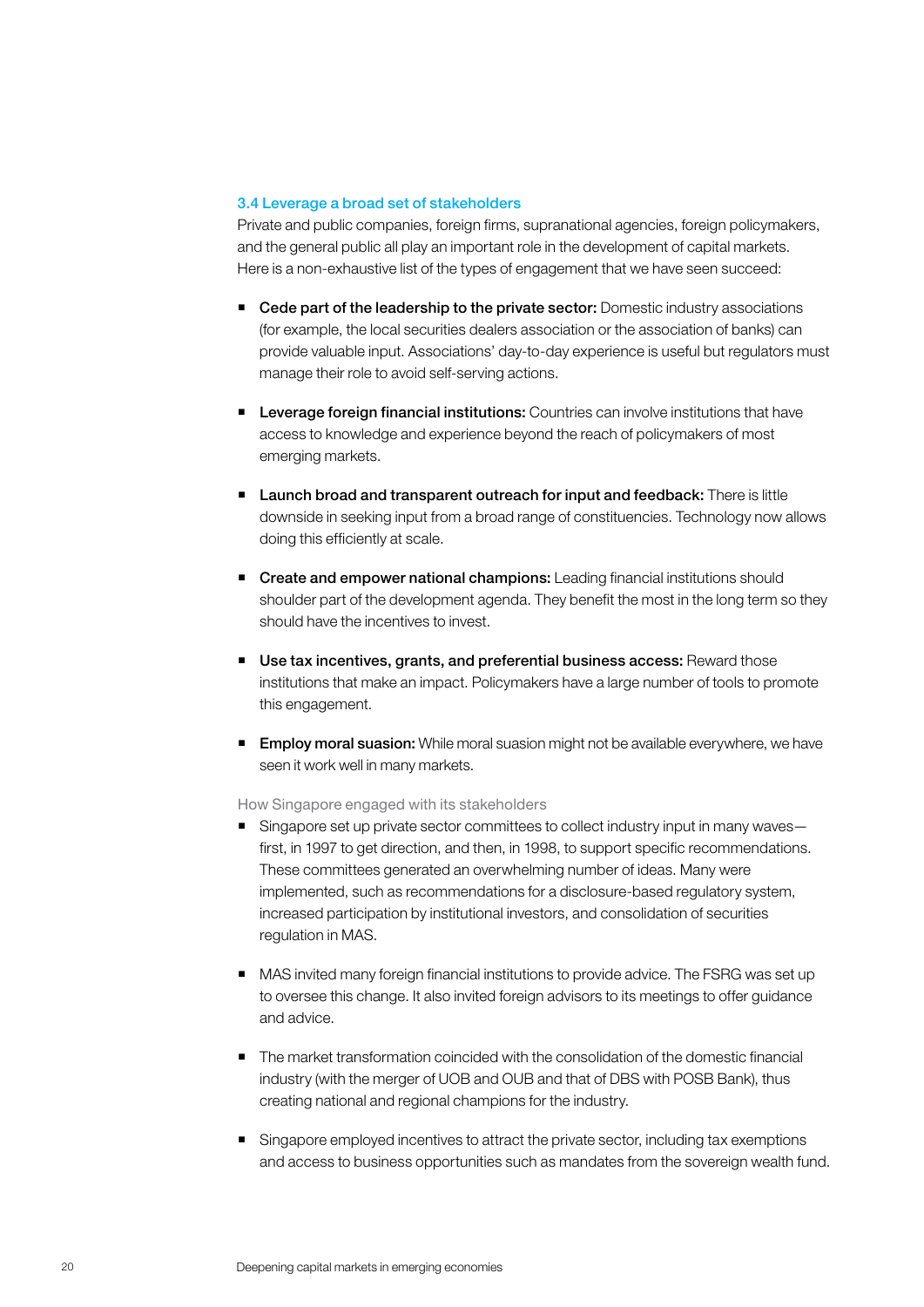# 3.5 Ensure long-term availability of talent and build capabilities

Talent is an important—and frequently overlooked—priority in developing capital markets. While there are few quick wins to be had, there is much that policymakers can do to address short-term issues and prepare for the long term. For example:

- **Short term: Attract talent.** Policymakers should focus on attracting talent to their countries. In many cases, the priority will be to bring home local talent that has left to work in leading global financial centers. Many emerging markets have a considerable expatriate pool of talent that can be drawn back by presenting an inspiring vision and longer-term prospects. This step also includes attracting foreign talent into the market. This is a move that might sound obvious but, in fact, several countries have made it more difficult for foreign talent to participate in their longer-term development.
- **Medium term: Train and retrain talent.** In the past, this would have involved classroom workshops or seminars. Technology offers the possibility of efficiently training or retraining existing talent at scale. For example, students and workers in emerging markets have taken up new approaches to education such as Mass Open Online Courses (MOOC).
- **Long term: Reform university education and ongoing vocational training.** Developing financial markets courses at top universities is important (although this has historically fed the benches of international banks at global financial centers). Countries can do this organically or through cooperation with leading international universities. This approach should be complemented with improved standards for ongoing training and certification. Leveraging technology is critical to scale the latter efficiently.

In addition to training and education, compensation in the public sector is often a major bottleneck to hiring and (especially) retaining talent in the key bodies responsible for the development or regulation of financial markets. A lack of resources is only part of the problem. This is a taboo subject in many countries and few have addressed it head on.

# How Singapore built a talent pool

- **Short term: Attract talent.** In 1997, the International Talent Division of the Ministry of Manpower launched "Contact Singapore"—a program to welcome foreign talent to Singapore. Similarly, the "Singapore Talent Recruitment" (STAR) Committee was formed in 1998 and the "Scheme for the Housing of Foreign Talent" was developed to provide affordable yet comfortable accommodation for incoming foreign talent. These programs went beyond financial services but contributed significantly to building Singapore's financial services industry.
- **Medium term: Train or retrain talent.** The Financial Sector Development Fund (FSDF) was set up to provide grants to financial institutions for training their staff. MAS encouraged academic institutions to conduct research in financial services and pushed the establishment of think-tanks that focused on the financial sector.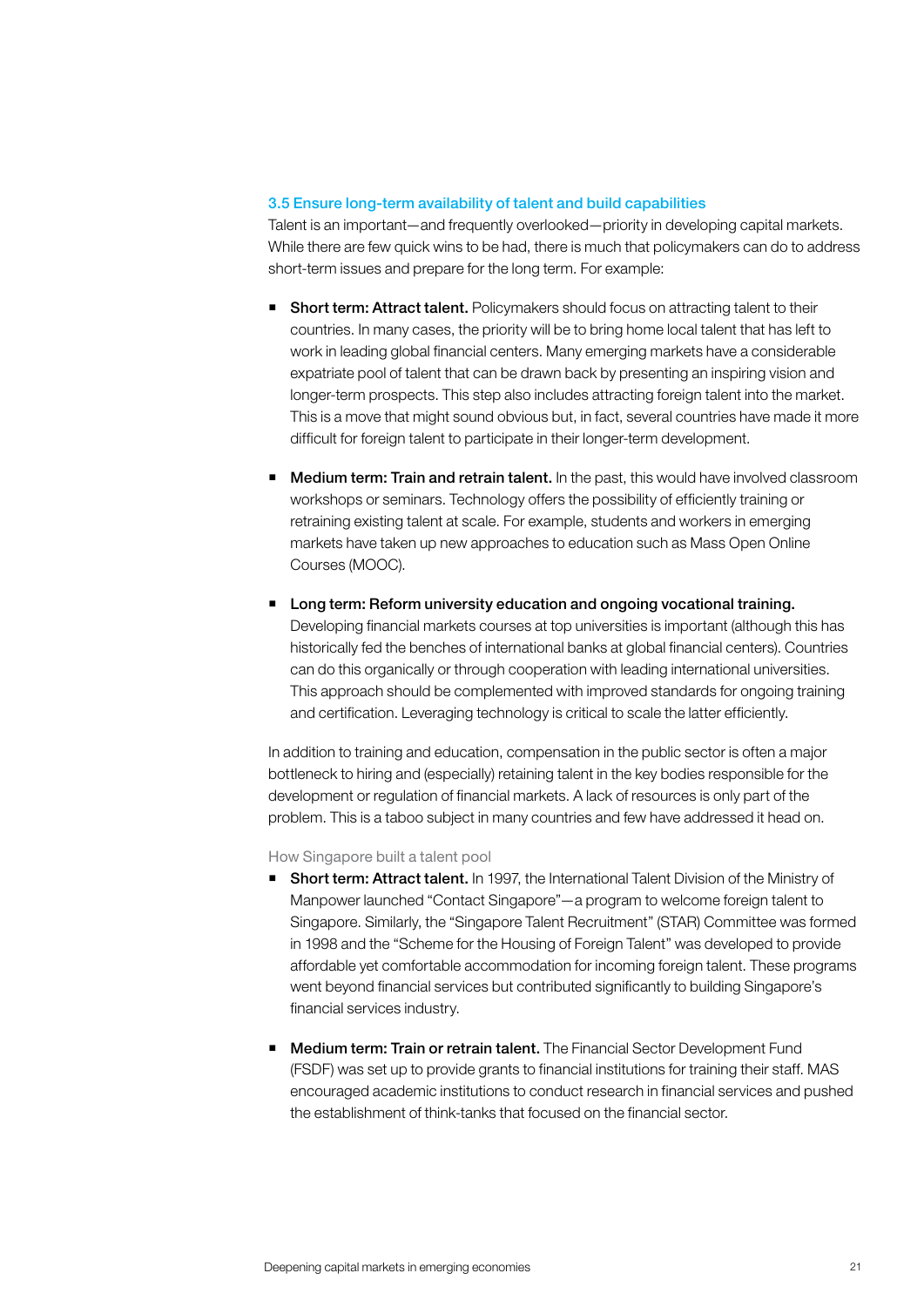- **Long term: Reform university education and ongoing vocational training.** Singapore launched numerous initiatives to reinforce financial and business management in Singapore at the undergraduate and graduate levels. For example:
	- Singapore's universities tailored courses to address the growing needs of the financial sector. The National University of Singapore and the Nanyang Technological University introduced a graduate program offering a degree in financial engineering.
	- Well-known foreign schools such as INSEAD and the University of Chicago were encouraged to set up their Asian campuses in Singapore.

# 3.6 Invest in strategic promotional activities

Marketing and sales is rarely a core function of regulatory institutions. Many lack the training and capabilities to conduct promotional activities. Leading institutions understand, however, that promotion is the critical last mile to development work and invest accordingly for the short and long term. In practice, this means:

- Dedicating trained resources to promotion
- **E** Creating and monitoring explicit objectives and targets for marketing and promotion
- Involving top country leaders in these promotion efforts in a structured and sustained fashion

# How Singapore promoted its capital market

- A separate promotions department (the Financial Markets Development Department) was set up in MAS to conduct roadshows and investor awareness campaigns to promote capital markets.
- Senior government leaders promoted the city-state's capital market not only at home but also internationally.

\* \* \*

Policymakers intent on deepening capital markets have a challenging task. We hope this report and the research behind it offer a step toward a more comprehensive, implementation-oriented approach.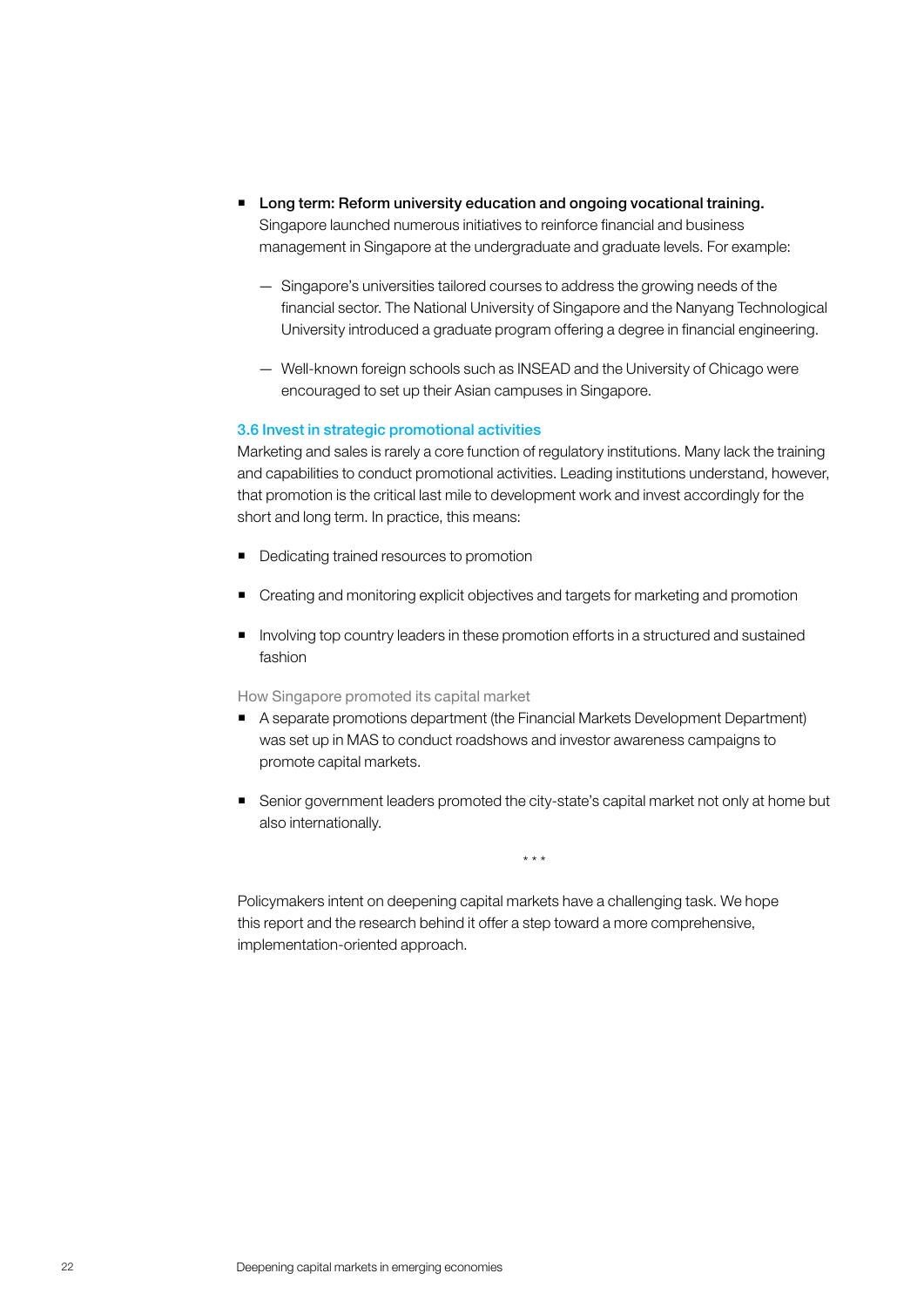# <span id="page-22-0"></span>Appendix: McKinsey Asian Capital Markets Development Index

The McKinsey Asian Capital Markets Development Index evaluates the performance of capital markets based on three parameters—funding at scale, investment opportunities, and market efficiency (Exhibit A.1)—and the underlying sub-parameters.

# Exhibit A.1

# Constituents of McKinsey Asian Capital Markets Development Index

| <b>Theme</b>                | Sub-theme                      | <b>Metric</b>                                                            | <b>Description</b>                                                                                                                                                                                                                                                                                                                                 |
|-----------------------------|--------------------------------|--------------------------------------------------------------------------|----------------------------------------------------------------------------------------------------------------------------------------------------------------------------------------------------------------------------------------------------------------------------------------------------------------------------------------------------|
| <b>Funding</b><br>at scale  |                                | Financial depth of<br>primary market                                     | 3-year average issuances of equity, government<br>bonds (>1 year), corporate and FI bonds, and<br>securitized products, as percent of GDP                                                                                                                                                                                                          |
|                             | Availability                   | Availability of long-<br>term debt                                       | Ratio of long-term (>10 years) to short-term (1 to 3 years)<br>debt issuances, vis-à-vis overall size of the debt market                                                                                                                                                                                                                           |
|                             | <b>Diversity</b><br>of sources | Availability and stability<br>3<br>of foreign investment                 | Stock of Foreign Portfolio Investment (FPI) as percent of<br>GDP, vis-à-vis 5-year standard deviation of FPI flows                                                                                                                                                                                                                                 |
|                             | Affordability                  | Competitiveness of cost<br>of capital                                    | Cost of equity and debt adjusted for inflation                                                                                                                                                                                                                                                                                                     |
| nvestment<br>opportunities  | Availability                   | Availability of investment<br>5<br>opportunities across<br>asset classes | Stock of all capital market assets (comprising outstanding<br>equity, corporate and FI bonds, government bonds, and<br>securitized products) as a percentage of GDP                                                                                                                                                                                |
|                             | Return                         | Appropriate risk-adjusted<br>6<br>returns                                | 7-Year Sharpe ratio, 2008-2015, for investments in<br>cash equity products                                                                                                                                                                                                                                                                         |
| <b>Market</b><br>efficiency | Pricing<br>efficiency          | Quality of pricing<br>information                                        | Efficiency index comprising: <sup>1</sup><br>Long-term memory/Hurst Exponent, measuring<br>correlation in the long-term series<br>Fractal dimension, measuring correlation in shorter<br>fractions of the earlier long-term series<br>Approximate entropy, measuring the availability of<br>information which can be used to predict market trends |

Assessing Asian markets on these parameters helped to develop a ranking or index of Asian capital market development, ranging from very deep, such as Japan, to very shallow, such as Pakistan or Vietnam (Exhibit A.2).

# Exhibit A.2

# McKinsey Asian Capital Markets Development Index

|                |                                         | Very deep                                       | $\bigtriangledown$ Deep<br>Moderate       | Shallow<br>Very shallow       |
|----------------|-----------------------------------------|-------------------------------------------------|-------------------------------------------|-------------------------------|
| <b>Country</b> | <b>Funding</b><br>at scale <sup>1</sup> | <b>Investment</b><br>opportunities <sup>2</sup> | <b>Pricing</b><br>efficiency <sup>3</sup> | <b>Total score (out of 5)</b> |
| Japan          | <b>Signal</b>                           | فسيعد                                           | <b>Single Service</b>                     | 4.00                          |
| Australia      | <b>Contract Contract Contract</b>       | <b>PA</b>                                       | <b>PA</b>                                 | 3.95                          |
| South Korea    | <b>SP</b>                               | AP.                                             | <b>Contract Contract Contract</b>         | 3.45                          |
| Singapore      | <b>SP</b>                               | <b>AP</b>                                       | AQ.                                       | 3.40                          |
| Malaysia       | <b>SP</b>                               | <b>SP</b>                                       |                                           | 3.25                          |
| Thailand       | AD.                                     | AP.                                             | <b>A</b>                                  | 2.80                          |
| China          | <b>AIA</b>                              |                                                 | <b>AP</b>                                 | 2.45                          |
| India          | AQ.                                     | AP.                                             | <b>A</b>                                  | 2.30                          |
| Philippines    | <b>AP</b>                               |                                                 |                                           | 2.25                          |
| Indonesia      | AP.                                     | <b>A</b>                                        | AP.                                       | 2.20                          |
| Pakistan       |                                         |                                                 |                                           | 1.30                          |
| Vietnam        |                                         |                                                 |                                           | 1.20                          |

ed: 40% while arriving at total score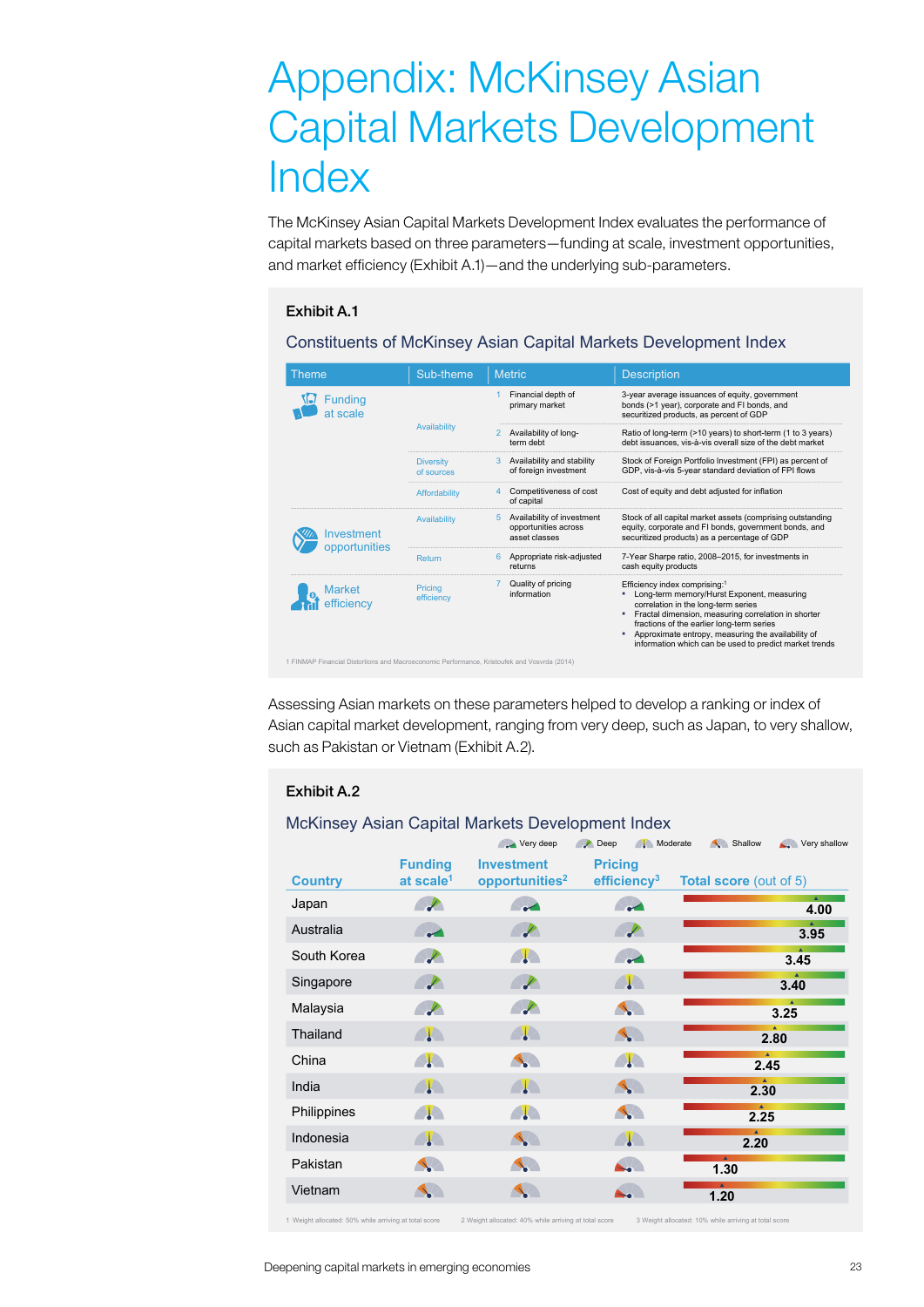# 1. Financial depth of primary market

An analysis of the average issuances of capital market products over three years found emerging capital markets lying between very shallow to moderate depth (Exhibit A.3). They have some depth in equity and government securities markets, but are weak in bond issuance by corporate borrowers and lack issuance of securitized products.

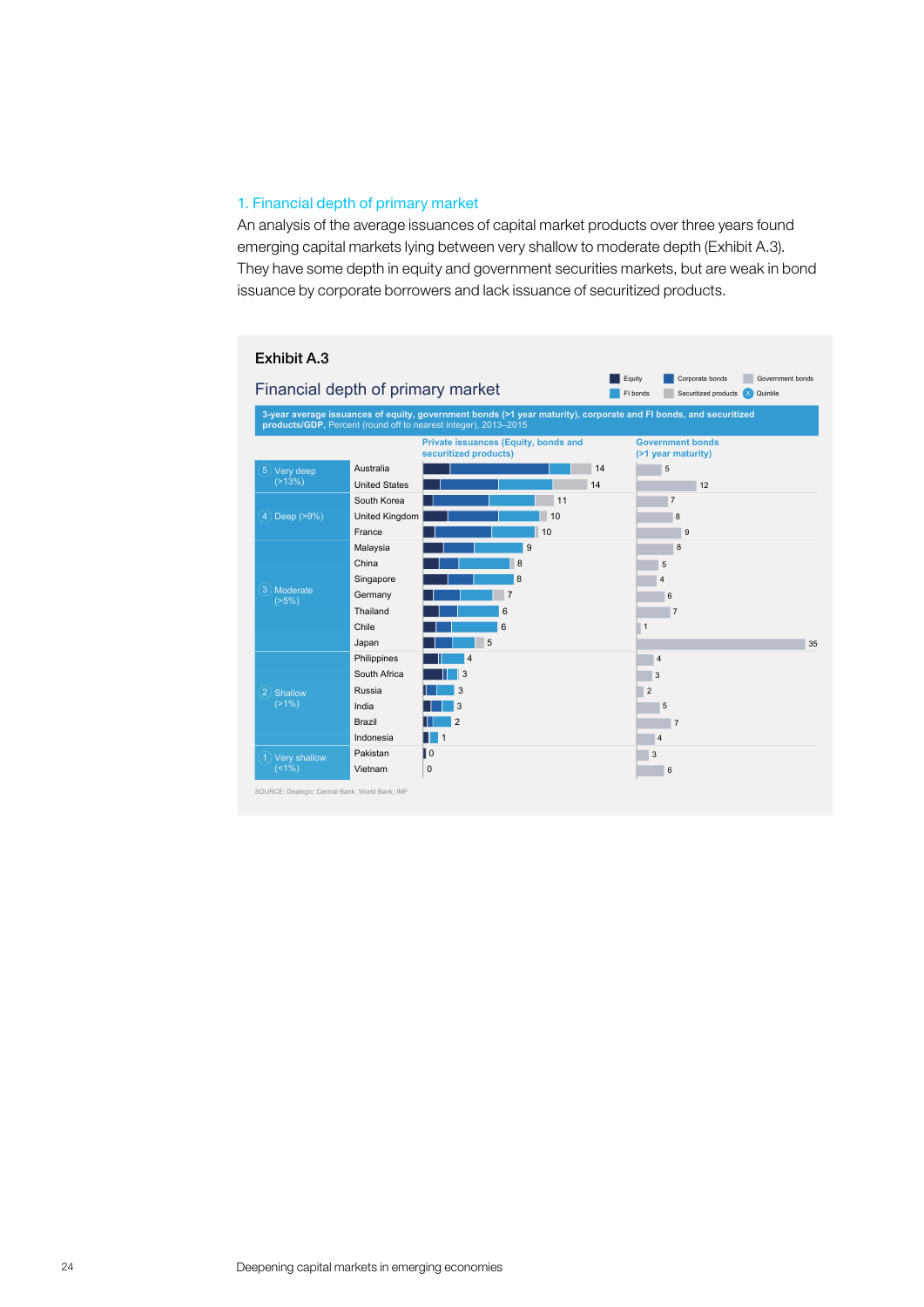# 2. Availability of long-term debt

The ability to raise long-term debt is a critical element of well-functioning capital markets. Our analysis yielded mixed findings—some developed and emerging economies are more long term–oriented, such as Japan, South Korea, and Thailand, while some developed and emerging economies are short term–oriented, such as China, India, Malaysia, and the United States. (Exhibit A.4).

# Exhibit A.4

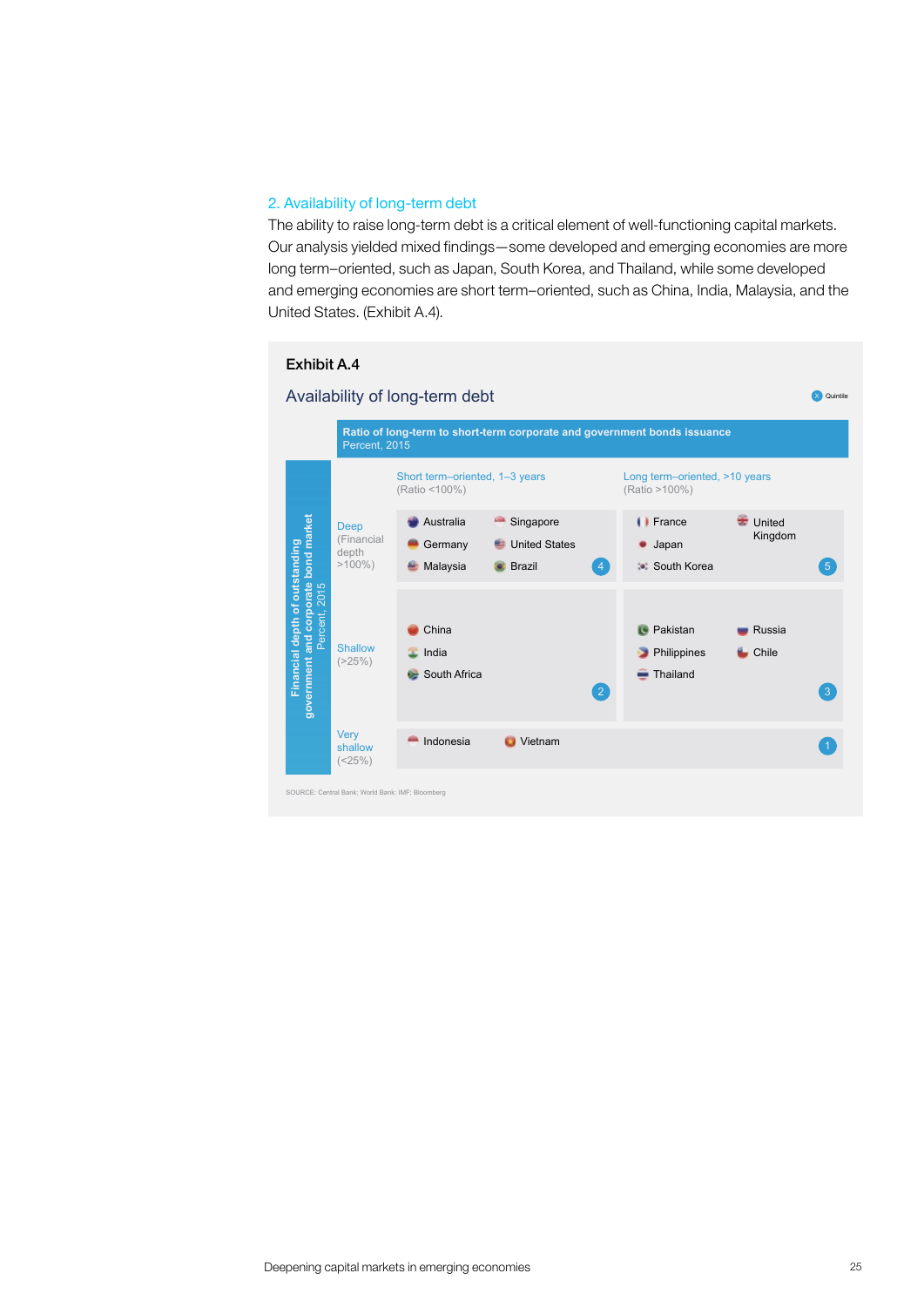# 3. Availability and stability of foreign investment

The availability and stability of foreign investment varies widely across economies (Exhibit A.5). Indonesia is grouped with developed economies like France and Germany for a predictable trend of foreign portfolio flows and a near-equal split between domestic and foreign investment, indicating stability and diversity between 2010 and 2014. Emerging economies such as India and Malaysia have stable foreign portfolio flows, but a low share of foreign investment in total capital market assets. Some emerging economies are quite closed to foreign capital—China's and Pakistan's foreign portfolio investment share is under 10 percent.



# Exhibit A.5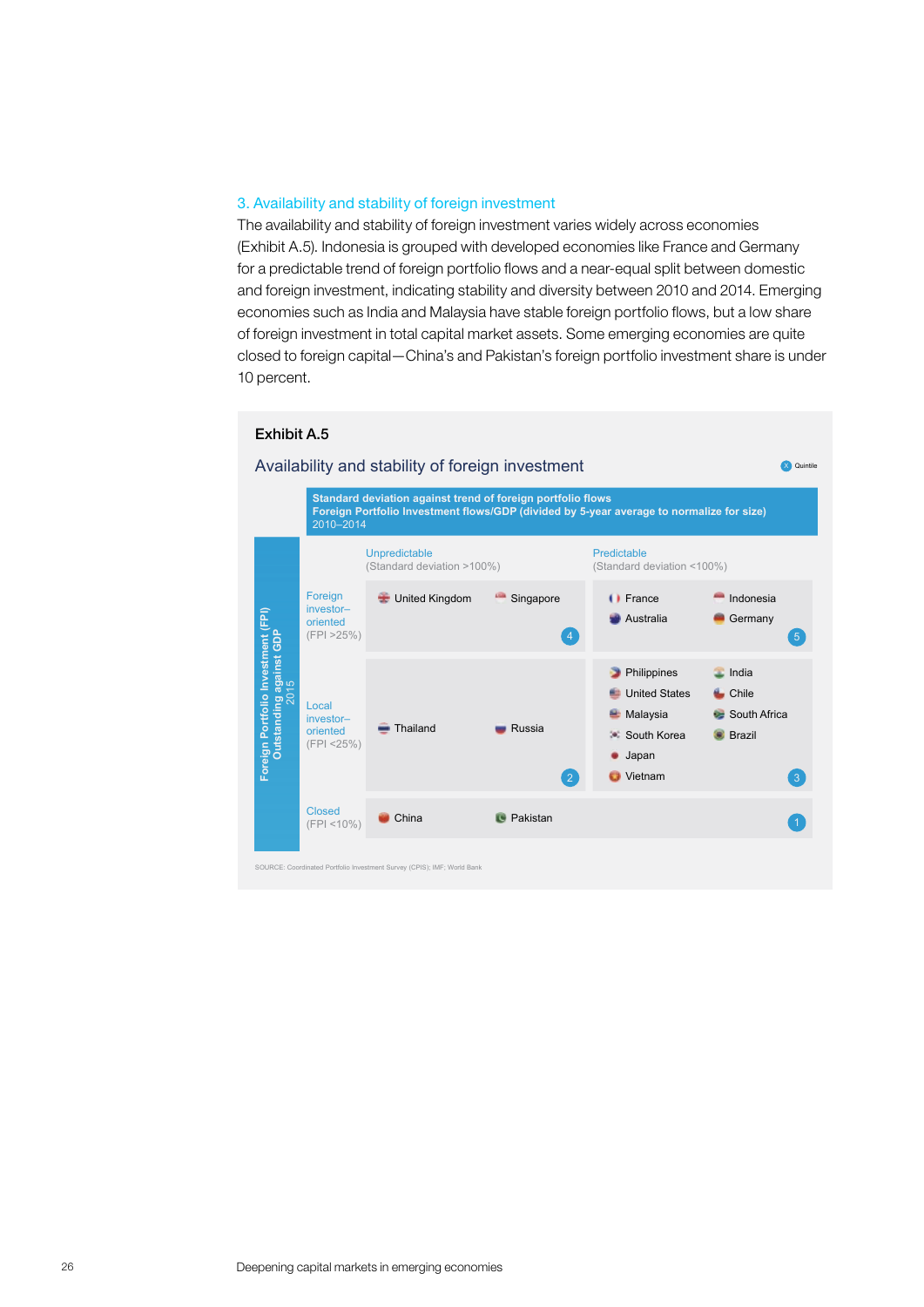# 4. Competitiveness of cost of capital

Developed economies like Germany, Japan, the United States, and the United Kingdom are classified as having affordable costs of capital. These countries have a cost of equity of less than 10 percent compared with between 10 and 20 percent in most emerging economies in Asia. Similarly, most emerging economies in Asia have a relatively higher cost of debt than developed economies (Exhibit A.6).

#### Competitiveness of cost of capital **Real cost of equity1** Percent, 2015 **Real cost of debt1** YTM of safest corporate bond, Percent, 2015 Cost of equity <10% Cost of debt <2% Singapore | France China **Australia** Australia United States Germany Victoria United Kingdom South Korea China **Indonesia Educational Contracts Australia** Cost of equity <10% Cost of debt <3% South Africa South Korea Philippines Singapore **C** Brazil Malaysia Thailand Russia India Thailand Cost of equity <8% Cost of debt <1% **Malaysia** Japan United Kingdom Chile Chile Chile Germany **Japan Brazil Russia France** Cost of equity <14% Cost of debt <4% **Indonesia** Cost of equity >14% Cost of debt >4% 1 **India** Vietnam South Africa **Philippines Philippines Pakistan Communistan Vietnam Vietnam Vietnam Vietnam Vietnam Vietnam Vietnam Vietnam Vietnam Vietnam Vietnam Vietnam Vietnam Vietnam Vietnam Vietnam Vietnam Vietnam Vietnam Vietnam Vietnam Vietnam Vietnam Vietnam Vietnam Vietnam V** 1 Adjusted using the Consumer Price Index (CPI) SOURCE: Thomson Eikon; World Bank **X** Quintile 3 5 Exhibit A.6

#### Deepening capital markets in emerging economies 27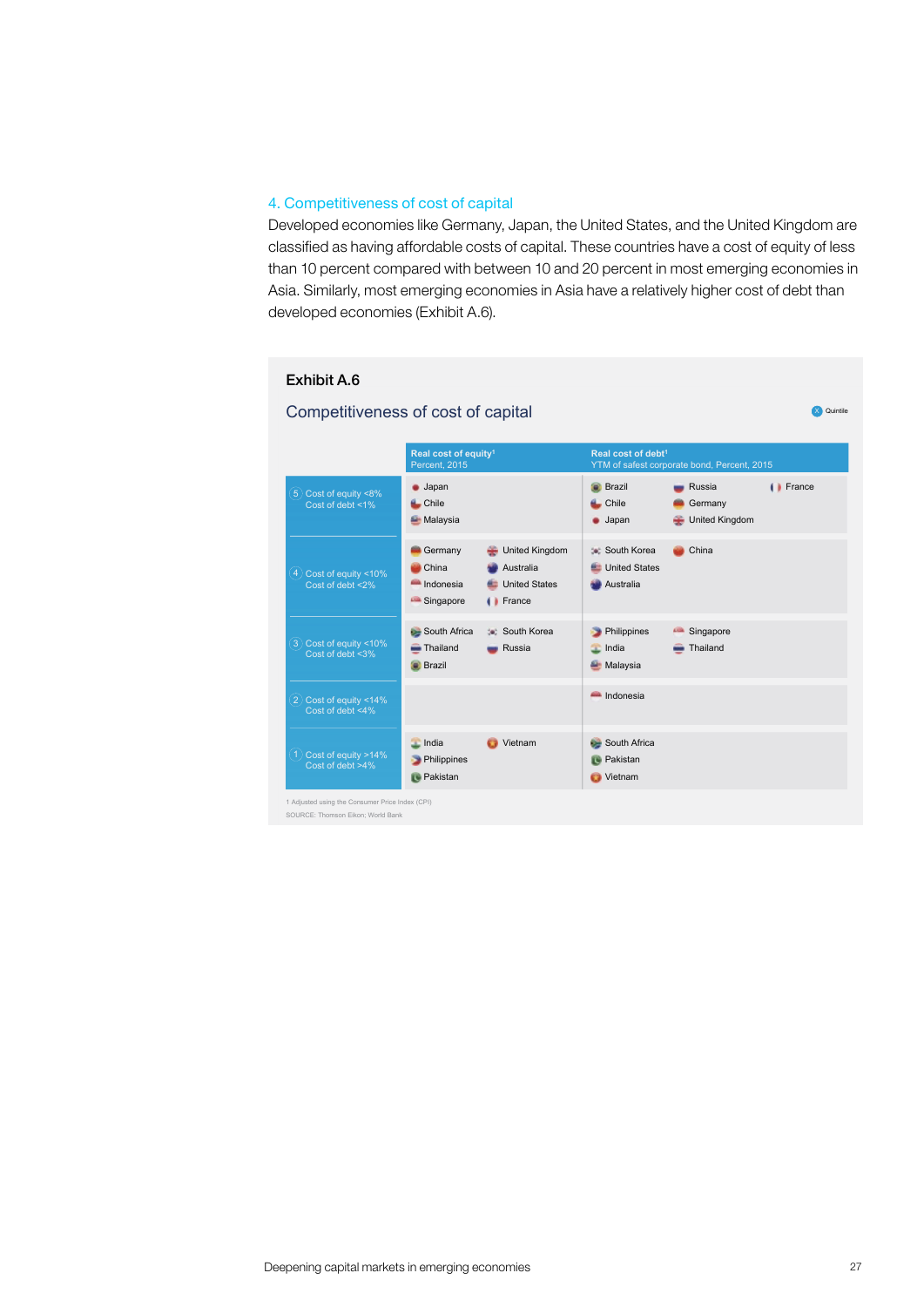# 5. Availability of investment opportunities across asset classes

Markets like the United States and the United Kingdom have many investment opportunities, including equity, financial institution and corporate bonds, central government and municipal bonds, and securitized products. Emerging capital markets lack such breadth (Exhibit A.7).

# Exhibit A.7



SOURCE: Central Bank; World Bank; IMF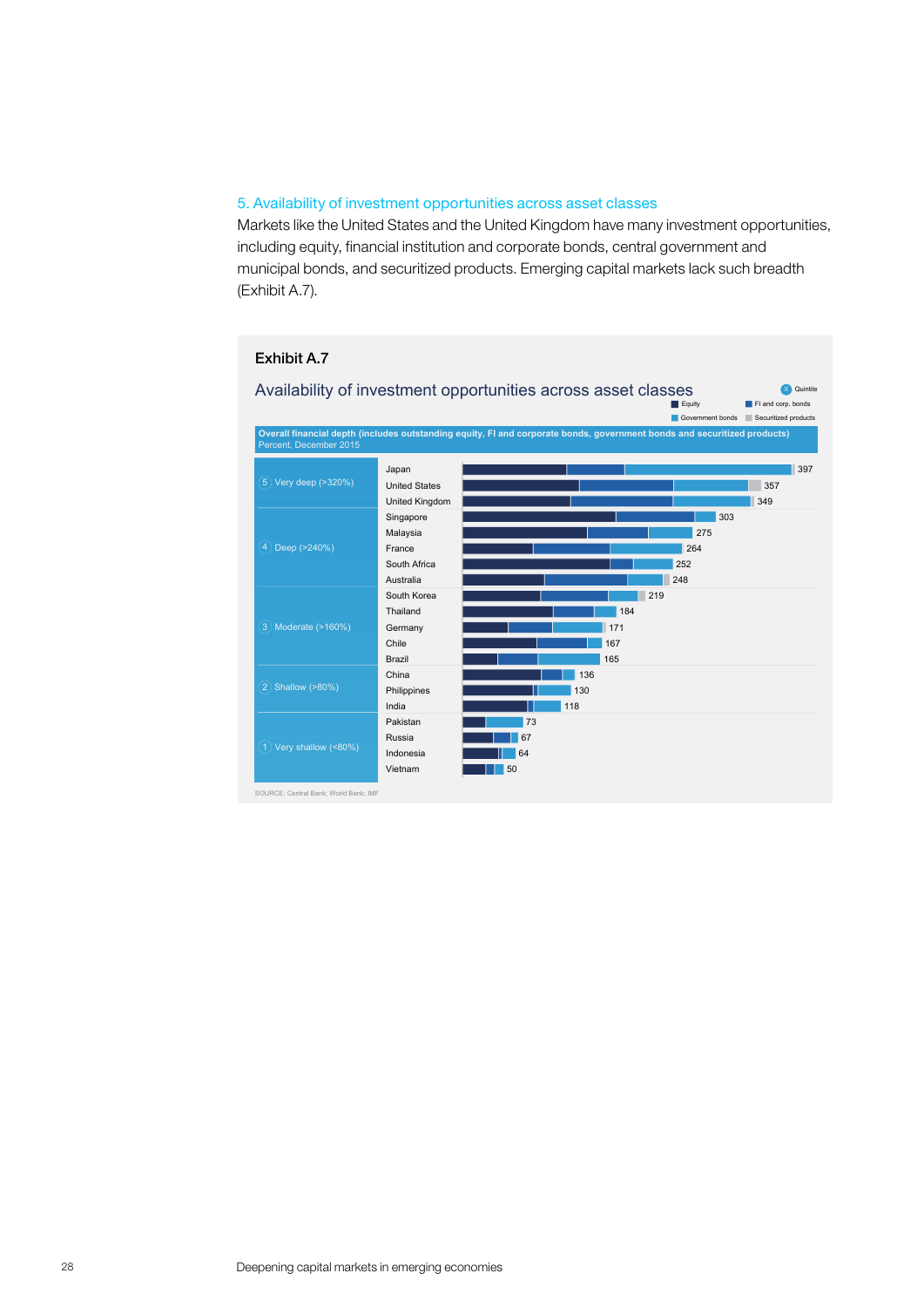# 6. Appropriate risk-adjusted returns

We measured the Sharpe ratio for the period 2008 to 2015. Our starting point was about a year after the financial crisis began, when markets were gradually returning to normal. Given the period, most markets did not fare well with regard to the risk taken by investors. Only three markets, the Philippines, Thailand, and the United States had a Sharpe ratio of more than 1, indicating excess returns over risks (Exhibit A.8) for investors.

# Exhibit A.8



SOURCE: Bloomberg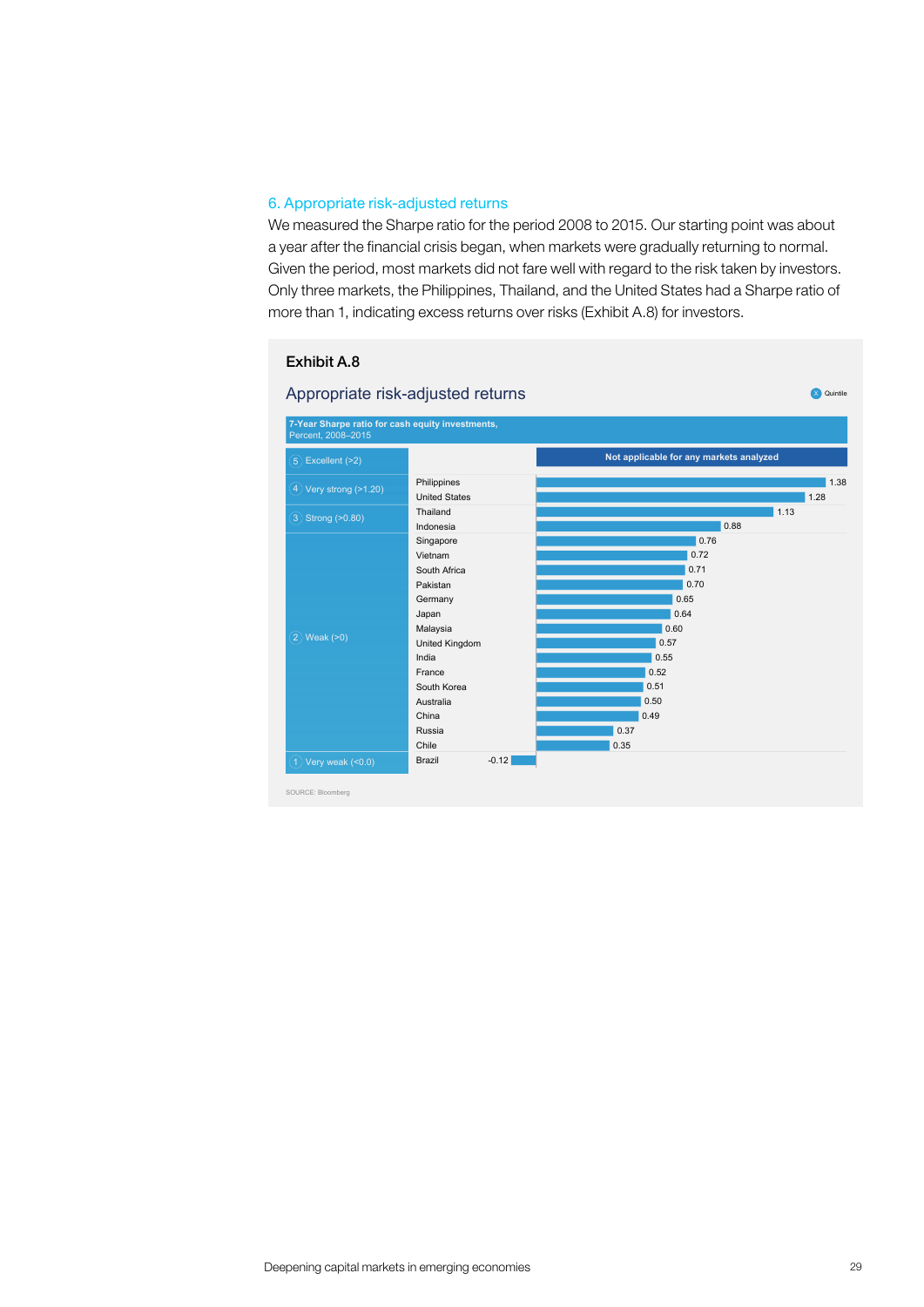# 7. Quality of pricing information

Research into the complexities of the quality of pricing information is relatively new, yet a useful starting point. Some of it is in the form of third-party benchmark efficiency indices,<sup>15</sup> which suggests that developed economies seem to offer timely and accurate pricing information more consistently and reliably than most emerging markets. While Japan and South Korea are considered highly efficient, at par with Germany and the United States, emerging markets like Pakistan and Vietnam appear to be highly inefficient in their pricing measures (Exhibit A.9).

# Exhibit A.9

#### 0.271 0.228  $|0.224|$ 0.191 0.190 0.185 0.185 0.184 0.170  $0.153$ 0.131 0.131 0.126 0.098 0.083  $0.083$ 0.082 0.079 0.070 0.063 China Russia Singapore Vietnam Malaysia South Africa Indonesia Thailand Pakistan Philippines India Australia Brazil South Korea France United Kingdom Germany United States Japan Chile **Efficiency index (Kristoufek & Vosvrda) 2011 index rating** Highly efficient (<0.090) 5 Highly inefficient (>0.210) 1 Moderate (<0.170) 3 Efficient (<0.130) 4 2) Inefficient  $(50.210)$

**X** Quintile

Quality of pricing information

NOTE: Efficiency is measured according to the Efficient Market Hypothesis which states that in an efficiency interaction and higher memory emails are an market are random and higher returns occur by chance<br>(measuring corre

SOURCE: FINMAP Financial Distortions and Macroeconomic Performance; Kristoufek and Vosvrda (2014)

<sup>15</sup> For the purpose of this work, we are using original research developed by Ladislav Kristoufek and Miloslav Vosvrda. They have tried to replace traditional event studies with a set of new statistical measures of efficiency that are more scalable and easier to replicate using only historical price data. *FINMAP Financial distortions and macroeconomic performance,* Ladislav Kristoufek and Miloslav Vosvrda, 2014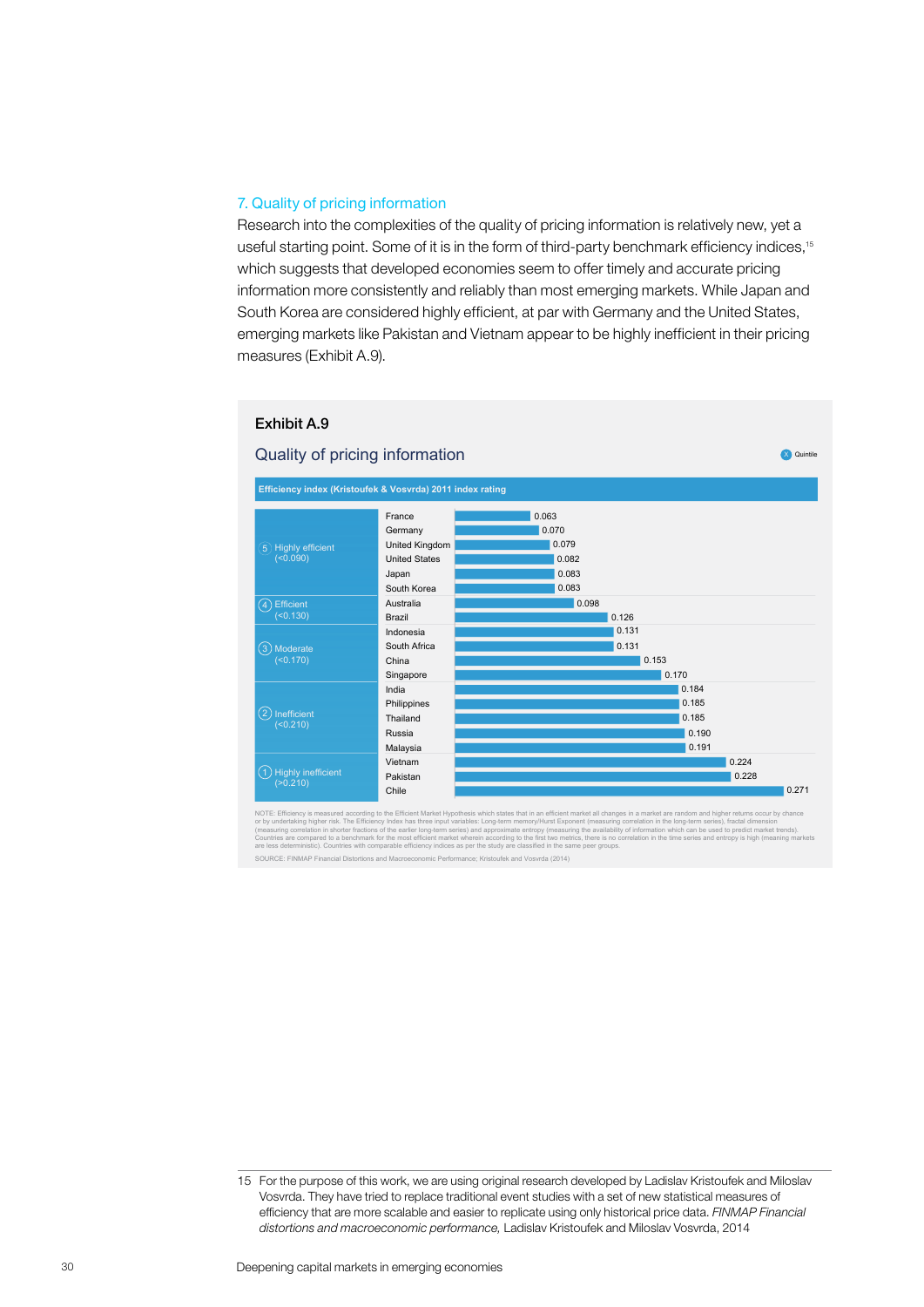# **Contact**

For more information on this topic, please contact:

Nitin Jain Senior Expert, Gurgaon nitin\_jain@mckinsey.com

Fumiaki Katsuki Partner, Tokyo fumiaki\_katsuki@mckinsey.com

Akash Lal Senior Partner, Mumbai akash\_lal@mckinsey.com

Emmanuel Pitsilis Senior Advisor, Hong Kong emmanuel\_pitsilis@external.mckinsey.com

Joydeep Sengupta Senior Partner, Singapore joydeep\_sengupta@mckinsey.com

*The authors would like to acknowledge the contributions of Soumya Gupta, Aakash Jhaveri, Ryutaro Kawai, Aisa King, Anamika Mukharji, Noorain Nadim, and Rachel Rui Zhang.*